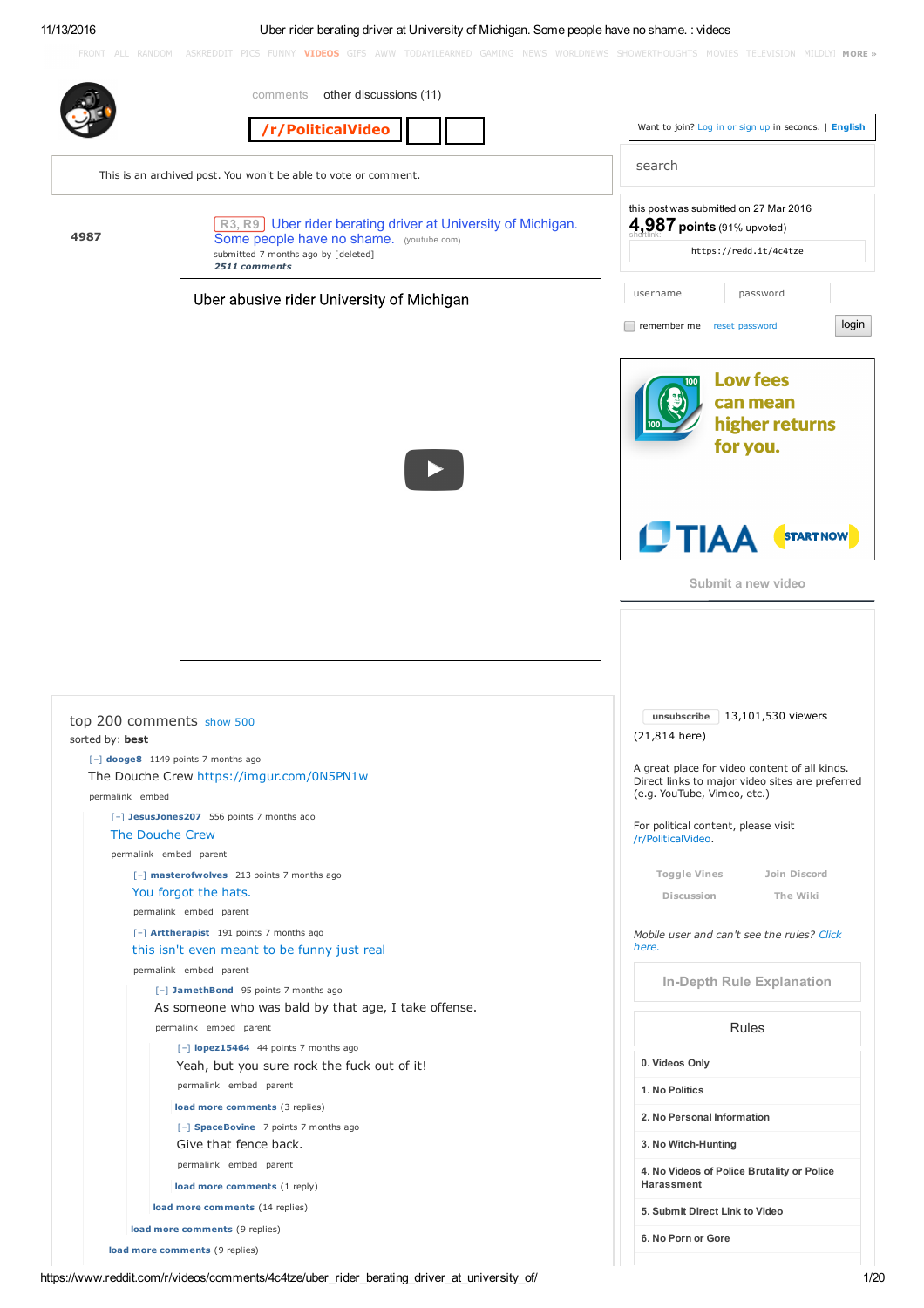11/13/2016 Uber rider berating driver at University of Michigan. Some people have no shame. : videos

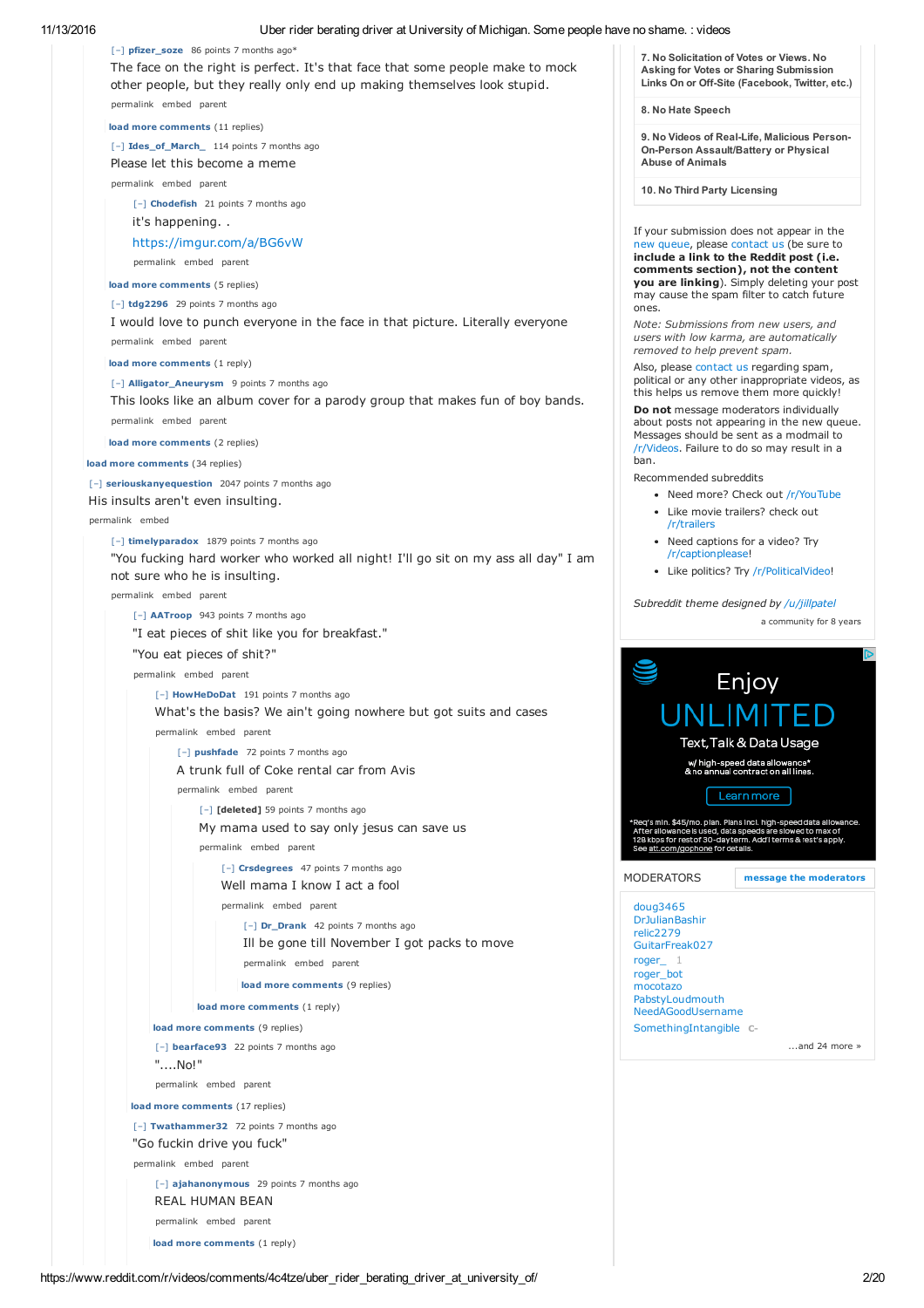| 11/13/2016 | Uber rider berating driver at University of Michigan. Some people have no shame. : videos                                                                                                                                                                                                                                                                                                 |  |
|------------|-------------------------------------------------------------------------------------------------------------------------------------------------------------------------------------------------------------------------------------------------------------------------------------------------------------------------------------------------------------------------------------------|--|
|            | load more comments (1 reply)                                                                                                                                                                                                                                                                                                                                                              |  |
|            | load more comments (18 replies)                                                                                                                                                                                                                                                                                                                                                           |  |
|            | [-] emmettiow 354 points 7 months ago                                                                                                                                                                                                                                                                                                                                                     |  |
|            | 'Fucking go get another fuck you fuck!'                                                                                                                                                                                                                                                                                                                                                   |  |
|            | I'm getting laid tonight?!                                                                                                                                                                                                                                                                                                                                                                |  |
|            | permalink embed parent                                                                                                                                                                                                                                                                                                                                                                    |  |
|            | [-] limonenene 42 points 7 months ago                                                                                                                                                                                                                                                                                                                                                     |  |
|            | I think he said fag.                                                                                                                                                                                                                                                                                                                                                                      |  |
|            | permalink embed parent                                                                                                                                                                                                                                                                                                                                                                    |  |
|            | load more comments (4 replies)                                                                                                                                                                                                                                                                                                                                                            |  |
|            | [-] SpeedyVT 24 points 7 months ago                                                                                                                                                                                                                                                                                                                                                       |  |
|            | His vocabulary is remarkably advanced for a person born yesterday.                                                                                                                                                                                                                                                                                                                        |  |
|            | permalink embed parent                                                                                                                                                                                                                                                                                                                                                                    |  |
|            | load more comments (4 replies)                                                                                                                                                                                                                                                                                                                                                            |  |
|            | [-] i_am_atoms 189 points 7 months ago                                                                                                                                                                                                                                                                                                                                                    |  |
|            | "Go pick up another fuck"                                                                                                                                                                                                                                                                                                                                                                 |  |
|            | So you admit you're a fuck?                                                                                                                                                                                                                                                                                                                                                               |  |
|            | permalink embed parent                                                                                                                                                                                                                                                                                                                                                                    |  |
|            | load more comments (7 replies)                                                                                                                                                                                                                                                                                                                                                            |  |
|            | [-] B-Wong 103 points 7 months ago                                                                                                                                                                                                                                                                                                                                                        |  |
|            | I think he was just talking because he didn't want the driver to say anything back<br>for fear of making him look even stupider than he already does (and that would<br>be quite the feat). Once you're down the line of insulting someone and trying to<br>publicly humiliate them, I quess there's no way to walk away from it feeling cool<br>unless you don't let them get a word in. |  |
|            | permalink embed parent                                                                                                                                                                                                                                                                                                                                                                    |  |
|            | load more comments (1 reply)                                                                                                                                                                                                                                                                                                                                                              |  |
|            | [-] shinrikyou 83 points 7 months ago                                                                                                                                                                                                                                                                                                                                                     |  |
|            | Channeling the retarded frat boy stereotype into full effect.                                                                                                                                                                                                                                                                                                                             |  |
|            | permalink embed parent                                                                                                                                                                                                                                                                                                                                                                    |  |
|            | load more comments (4 replies)                                                                                                                                                                                                                                                                                                                                                            |  |
|            | [-] teddyspaghetti 50 points 7 months ago                                                                                                                                                                                                                                                                                                                                                 |  |
|            | I'm pretty sure it's more supposed to be demoralizing than insulting? Maybe he's<br>hinting at the fact that despite the driver working extra hard all day, he's still                                                                                                                                                                                                                    |  |

hinting at the fact that despite the driver working extra hard all day, he's still going to end up poor and less well off than this guy who's clearly not giving a fuck, simply because the rider and driver come from two different social backgrounds?

That could demoralize some, knowing that some people can afford to do little and be well off, and some can barely get by with lots of work.

permalink embed parent

## [–] **dievraag** 65 points 7 months ago

I worked as a cashier at a health food store once. This 50-something guy gives me his payment and it was like a \$20 and some change so he would get a full \$5 bill and maybe a nickel back instead of 4 \$1's. I had 30 minutes left on my shift. Been there for more than 7 hrs. Brain was dead as fuck.

It took me a while to mentally calculate the correct change because I had already entered \$20 into the register. Maybe 15 seconds, and it probably showed in my face that the answer was escaping me. Dude was like "So much for that college education."

Fuck that asshole, but I really almost cried. I have a degree in biochemistry that I wasn't using because I was still job hunting for it. With that one sentence, he made me really feel the regret of not going to grad school immediately after undergrad so I wouldn't have to deal with real world jerks.

I wasn't even supposed to work that day.

permalink embed parent

[–] **caffienatedjedi** 19 points 7 months ago

As someone who is slow at mental math, screw that guy. You have a degree in something most people are clueless about.

permalink embed parent

**load more comments** (10 replies) [–] **Stormflux** 9 points 7 months ago\*

> despite the driver working extra hard all day, he's still going to end up poor and less well off than this guy who's clearly not giving a fuck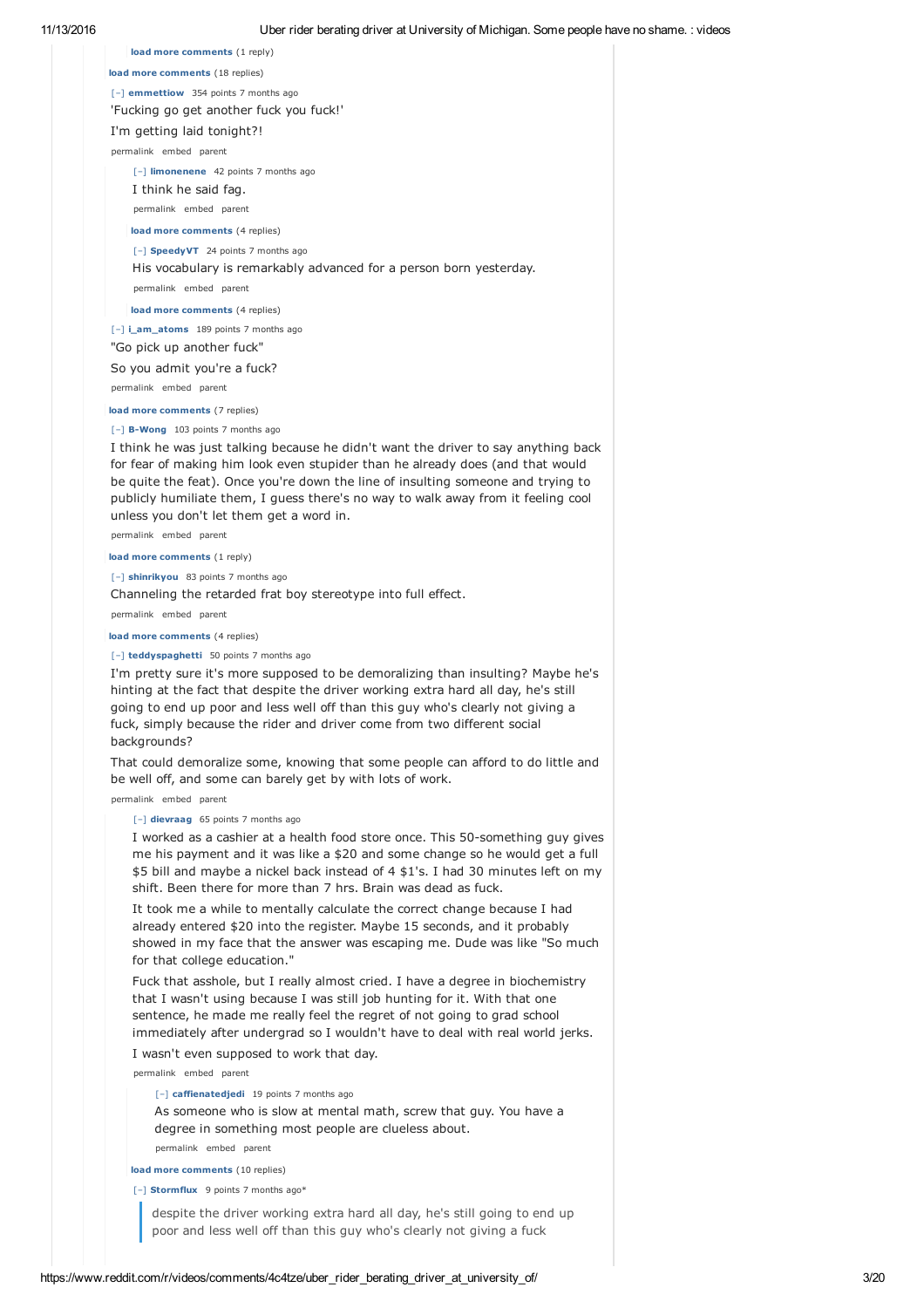|                                                                                                                                                                                        | Which, if you think about it, really does fly in the face of how money was<br>explained to us when we were kids.                                                |                                                                                                                                                                                                                                      |  |
|----------------------------------------------------------------------------------------------------------------------------------------------------------------------------------------|-----------------------------------------------------------------------------------------------------------------------------------------------------------------|--------------------------------------------------------------------------------------------------------------------------------------------------------------------------------------------------------------------------------------|--|
|                                                                                                                                                                                        |                                                                                                                                                                 | permalink embed parent                                                                                                                                                                                                               |  |
|                                                                                                                                                                                        |                                                                                                                                                                 | load more comments (9 replies)                                                                                                                                                                                                       |  |
|                                                                                                                                                                                        |                                                                                                                                                                 | load more comments (18 replies)                                                                                                                                                                                                      |  |
|                                                                                                                                                                                        |                                                                                                                                                                 | [-] MagicalTrevor09 1300 points 7 months ago                                                                                                                                                                                         |  |
|                                                                                                                                                                                        |                                                                                                                                                                 | Those insults were Weird. And just inaccurate.                                                                                                                                                                                       |  |
|                                                                                                                                                                                        |                                                                                                                                                                 | "You minimum wage fuck." What? How do you think Uber works? And then he brags<br>about how he's gonna sit on his ass and watch TV all day instead of work. K. Good for<br>you? I guess? That just seems like you're lazy.            |  |
|                                                                                                                                                                                        |                                                                                                                                                                 | permalink embed                                                                                                                                                                                                                      |  |
|                                                                                                                                                                                        | fag!                                                                                                                                                            | [-] OminousShadow 492 points 7 months ago<br>Yeah you fuck! You have a nice hairline and you probably are a good frienduh                                                                                                            |  |
|                                                                                                                                                                                        |                                                                                                                                                                 | permalink embed parent                                                                                                                                                                                                               |  |
|                                                                                                                                                                                        |                                                                                                                                                                 | [-] Ankhsty 307 points 7 months ago*                                                                                                                                                                                                 |  |
| Bully: OF COURSE I WANT TO CHANGE IT BUT IT'S THE ONLY<br>DEFENSE MECHANISM I HAVE AGAINST MORE DEEPER MORE<br>TERRIFYING PROBLEMS BURIED INSIDE OF ME! You're lucky my dad's<br>here. |                                                                                                                                                                 |                                                                                                                                                                                                                                      |  |
|                                                                                                                                                                                        |                                                                                                                                                                 | Dad: Get in the damn truck son. I need to take you home and beat on<br>you cause I hate myself and you look like your mother who left me. And<br>I'm gonna block out the guilt I feel from mistreating you with a river of<br>vodka. |  |
|                                                                                                                                                                                        |                                                                                                                                                                 | permalink embed parent                                                                                                                                                                                                               |  |
|                                                                                                                                                                                        |                                                                                                                                                                 | [-] Rukenau 158 points 7 months ago                                                                                                                                                                                                  |  |
|                                                                                                                                                                                        |                                                                                                                                                                 | Key and Peele, School Bully                                                                                                                                                                                                          |  |
|                                                                                                                                                                                        |                                                                                                                                                                 | permalink embed parent                                                                                                                                                                                                               |  |
|                                                                                                                                                                                        |                                                                                                                                                                 | [-] derpee 22 points 7 months ago                                                                                                                                                                                                    |  |
|                                                                                                                                                                                        |                                                                                                                                                                 | Bubs!                                                                                                                                                                                                                                |  |
|                                                                                                                                                                                        |                                                                                                                                                                 | permalink embed parent                                                                                                                                                                                                               |  |
|                                                                                                                                                                                        |                                                                                                                                                                 | load more comments (5 replies)                                                                                                                                                                                                       |  |
|                                                                                                                                                                                        |                                                                                                                                                                 | load more comments (7 replies)                                                                                                                                                                                                       |  |
|                                                                                                                                                                                        |                                                                                                                                                                 | load more comments (20 replies)                                                                                                                                                                                                      |  |
|                                                                                                                                                                                        |                                                                                                                                                                 | load more comments (9 replies)                                                                                                                                                                                                       |  |
|                                                                                                                                                                                        |                                                                                                                                                                 | [-] Indestructavincible 116 points 7 months ago                                                                                                                                                                                      |  |
|                                                                                                                                                                                        |                                                                                                                                                                 | That ass literally views work as a bad thing.                                                                                                                                                                                        |  |
|                                                                                                                                                                                        |                                                                                                                                                                 | permalink embed parent                                                                                                                                                                                                               |  |
|                                                                                                                                                                                        |                                                                                                                                                                 | [-] anotherdumbcaucasian 130 points 7 months ago*<br>This comment has been overwritten by an open source script to protect this<br>user's privacy. It was created to help protect users from doxing, stalking, and<br>harassment.    |  |
|                                                                                                                                                                                        | If you would also like to protect yourself, add the Chrome extension<br>TamperMonkey, or the Firefox extension GreaseMonkey and add this open<br>source script. |                                                                                                                                                                                                                                      |  |
|                                                                                                                                                                                        |                                                                                                                                                                 | Then simply click on your username on Reddit, go to the comments tab, scroll<br>down as far as possibe (hint:use RES), and hit the new OVERWRITE button at<br>the top.                                                               |  |
|                                                                                                                                                                                        |                                                                                                                                                                 | Also, please consider using Voat.co as an alternative to Reddit as Voat does<br>not censor political content.                                                                                                                        |  |
|                                                                                                                                                                                        |                                                                                                                                                                 | permalink embed parent<br>[-] JBlitzen 90 points 7 months ago                                                                                                                                                                        |  |
|                                                                                                                                                                                        |                                                                                                                                                                 |                                                                                                                                                                                                                                      |  |
|                                                                                                                                                                                        |                                                                                                                                                                 | Let me get something straight. Your mother and I are rich. You have<br>nothing.                                                                                                                                                      |  |
|                                                                                                                                                                                        |                                                                                                                                                                 | permalink embed parent                                                                                                                                                                                                               |  |
|                                                                                                                                                                                        |                                                                                                                                                                 | [-] Lampmonster1 8 points 7 months ago                                                                                                                                                                                               |  |
|                                                                                                                                                                                        |                                                                                                                                                                 | Can we still quote him? Because I always loved that line.<br>permalink embed parent                                                                                                                                                  |  |
|                                                                                                                                                                                        |                                                                                                                                                                 | load more comments (17 replies)                                                                                                                                                                                                      |  |
|                                                                                                                                                                                        |                                                                                                                                                                 | [-] Oct_ 44 points 7 months ago                                                                                                                                                                                                      |  |
|                                                                                                                                                                                        |                                                                                                                                                                 | Yeah. There's a unfortunate number of people who view doing work                                                                                                                                                                     |  |

and therefore beneath them.

(specifically service industry labor) as something that makes one low class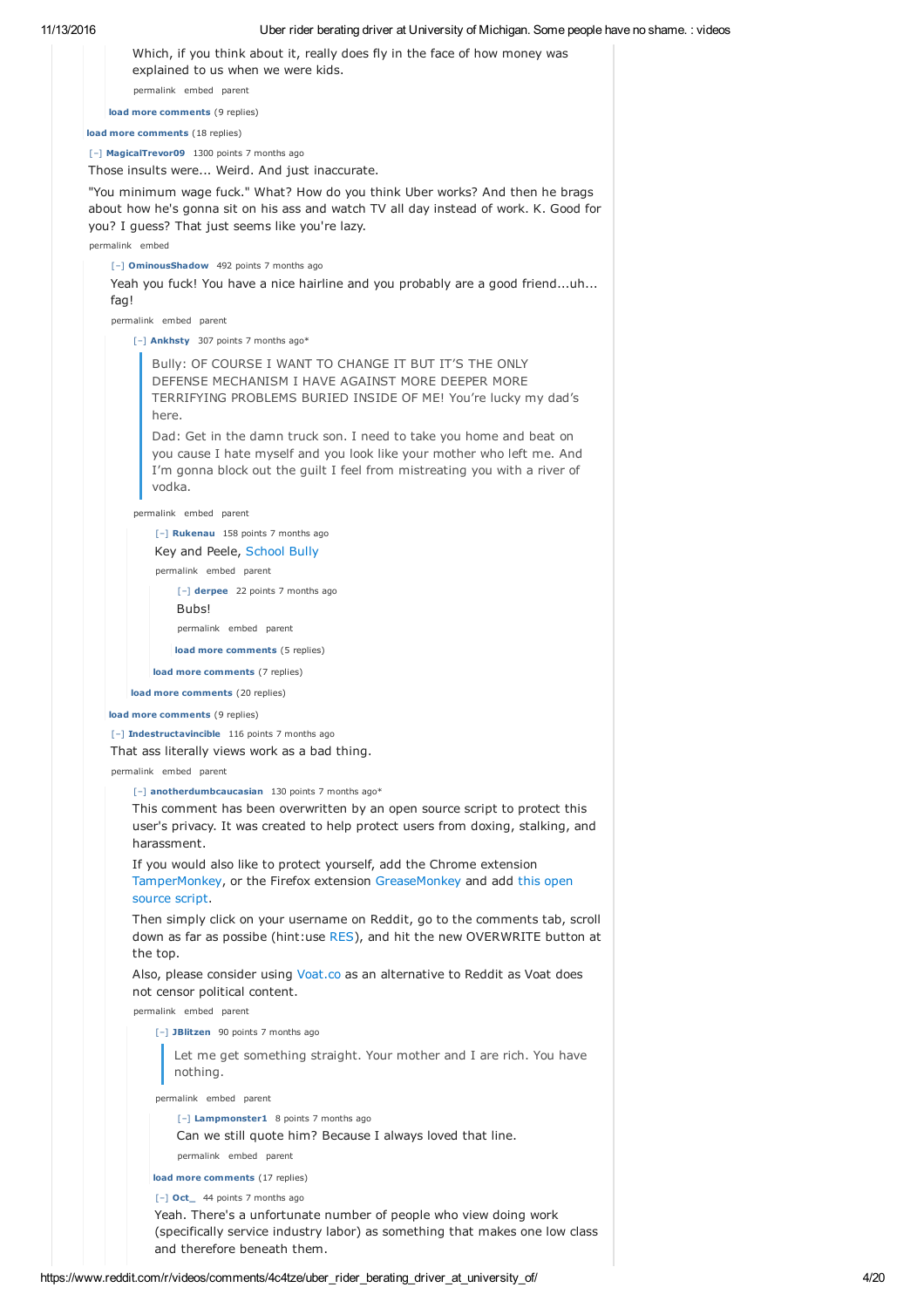| permalink embed parent                                                                                                                                                                                                                                 |
|--------------------------------------------------------------------------------------------------------------------------------------------------------------------------------------------------------------------------------------------------------|
| load more comments (16 replies)                                                                                                                                                                                                                        |
| [-] denshi 13 points 7 months ago                                                                                                                                                                                                                      |
| UM has a lot of students from NYC who act like they're god's gift to the<br>Midwest.                                                                                                                                                                   |
| permalink embed parent                                                                                                                                                                                                                                 |
| load more comments (6 replies)                                                                                                                                                                                                                         |
| load more comments (7 replies)                                                                                                                                                                                                                         |
| [-] EdgarAllenPanda 30 points 7 months ago                                                                                                                                                                                                             |
| Seriously, you go watch tv bro. I'm going to go make money that doesn't feel<br>undeserved.                                                                                                                                                            |
| permalink embed parent                                                                                                                                                                                                                                 |
| [-] mahatma_arium_nine 12 points 7 months ago                                                                                                                                                                                                          |
| In some cities it's actually less than minimum wage after expenses not including<br>vehicle maintenance and repairs. Uber was good 2 years ago but recently dropped<br>their rates down to rock bottom even though more people use it now than 2 years |
| ago.<br>permalink embed parent                                                                                                                                                                                                                         |
| load more comments (5 replies)                                                                                                                                                                                                                         |
|                                                                                                                                                                                                                                                        |
| load more comments (50 replies)                                                                                                                                                                                                                        |
| [-] Hurinfan 375 points 7 months ago<br>How do people like this have friends?                                                                                                                                                                          |
| permalink embed                                                                                                                                                                                                                                        |
| [-] Decepticle_Ronnie 265 points 7 months ago                                                                                                                                                                                                          |
| Like-minded people tend to band together socially. I presume arseholes aren't any                                                                                                                                                                      |
| different. Maybe they shine a giant dick and balls sign into the sky like Batman to<br>find each other?                                                                                                                                                |
| permalink embed parent                                                                                                                                                                                                                                 |
| [-] Rusty_Hackleford 144 points 7 months ago                                                                                                                                                                                                           |
| Just a dick, no balls.                                                                                                                                                                                                                                 |
| permalink embed parent                                                                                                                                                                                                                                 |
| load more comments (4 replies)                                                                                                                                                                                                                         |
| [-] GoDonkees 114 points 7 months ago                                                                                                                                                                                                                  |
| http://m.imgur.com/gallery/LIzYiMt                                                                                                                                                                                                                     |
| Ask and you shall receive.                                                                                                                                                                                                                             |
| permalink embed parent                                                                                                                                                                                                                                 |
| load more comments (3 replies)                                                                                                                                                                                                                         |
| load more comments (5 replies)                                                                                                                                                                                                                         |
| [-] onnoj817 585 points 7 months ago*                                                                                                                                                                                                                  |
| i bet hes in business school or maybe marketing. i bet he has whole classes filled<br>with other dudes like him, and they stick together.                                                                                                              |
| in fact, id be willing to bet he has a pretty hot girlfriend too, and she is pretty<br>much the girl version of him.                                                                                                                                   |
| edit: lol downvotes from the business and marketing students! hey guys, you<br>know how i came to that conclusion? because i was in those classes. in my<br>experience, this isn't an is a pretty good assumption.<br>permalink embed parent           |
| [-] [deleted] 147 points 7 months ago                                                                                                                                                                                                                  |
| Yup. The laughs at the end from his friends shows that they're all entertained                                                                                                                                                                         |
| by and condone this behaviour.                                                                                                                                                                                                                         |
| permalink embed parent                                                                                                                                                                                                                                 |
| [-] Jargen 44 points 7 months ago                                                                                                                                                                                                                      |
| The very definition of circlejerk if there ever was one.                                                                                                                                                                                               |
| permalink embed parent                                                                                                                                                                                                                                 |
| [+] [deleted] 7 months ago* (6 children)                                                                                                                                                                                                               |
| load more comments (1 reply)                                                                                                                                                                                                                           |
| load more comments (4 replies)                                                                                                                                                                                                                         |
| [-] name_redacted 9 points 7 months ago                                                                                                                                                                                                                |
| Was a business undergrad at U of M, can confirm.                                                                                                                                                                                                       |
| Though I'm leaning more towards a management major than marketing. His                                                                                                                                                                                 |

girlfriend? I know her, she's a 7 out of 10 at a normal school but because she goes to Michigan she's treated like she's an 11 and thinks she's a 15. She's an Advertising major and thinks in two years she'll be creating the next Geico lizard or some hot gorilla campaign for a Silicon Valley startup.. In actual she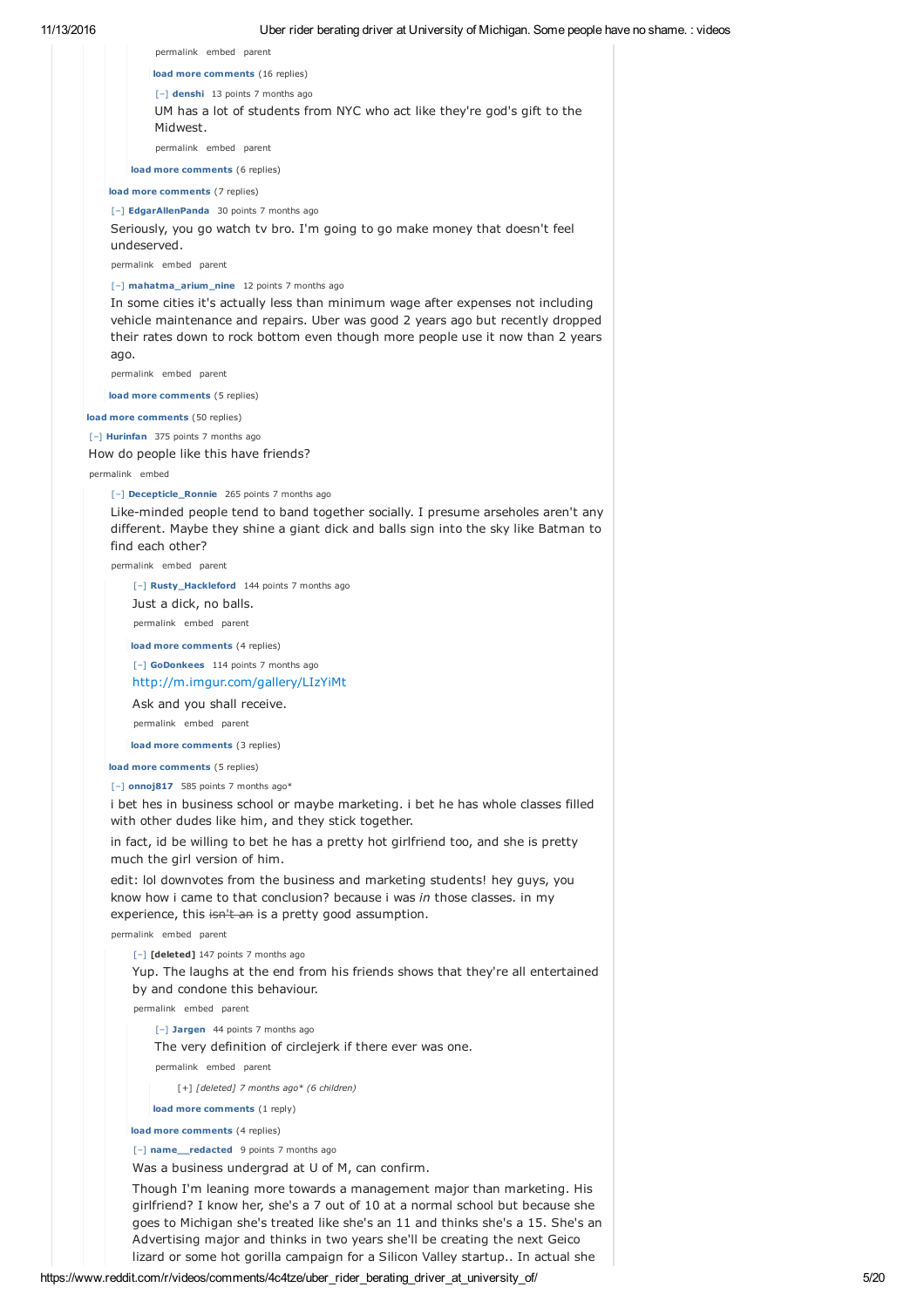will struggle to get an entry-level position and for 2 years be the note taker at every meeting and the one responsible for picking bagels on Friday. After failing to walk into his own six-figure career he's going to end up taking a job as a financial advisor and immediately purchase a BMW he will sell in less than two years because he can no longer afford the car payments.

I've met both of them many many times.

Is friends? One is legit, but his insecurities have led him to follow around a bunch of douche bags who think they're cool and still think 'popular' means what it did in high school. He'll straighten his shit out and end up focusing on his studies his senior year and get a decent position and have a decent life. The other one lives off daddy, knows he brings nothing to the table and will end up drinking his way out of the University. After a semester off playing video games in his parents basement he finishes his degree at Wayne State. The third marries the first girl who's above average looking that will accept him, she cheated on him their whole relationship and continue to do so during their marriage. They are divorced before he ever gets his first promotion at the Collections agency he took a job at. The one he told his friends he chose over fictitious offers from Google, Ford, and Stryker because the compensation plan was sooo much better and had better opportunity to advance quickly. He advances slowly. The tall guy bounces from sales position to sales position and ends up hitting his stride in his mid-30s doing OK as a pharmaceutical rep hawking blood pressure medication. The last guy is nicknamed "Dover" and nobody really knows him, he's visiting from Central and friends with one of the other guys from high school.

Outside of the handful of guys like this who would are a natural fit at Michigan State or Ohio State, but went to U of M because mom and daddy were alums, the students at the University of Michigan are incredible people doing incredible things and will go on to become the Leaders and the Best. Go Blue. permalink embed parent

**load more comments** (1 reply)

**load more comments** (45 replies)

#### **load more comments** (25 replies)

[–] **hippiehulk** 1406 points 7 months ago

minimum wage faggot

## I fucking hate people like this guy.

permalink embed

# [–] **onnoj817** 555 points 7 months ago

especially since he is in college, and probably doesn't have a job.

permalink embed parent

[–] **relevant\_rhino** 342 points 7 months ago

and probably wont have a job after college, because he is a giant shit pot... permalink embed parent

[–] **onnoj817** 286 points 7 months ago

no, ill bet he'll get a job. in 6 years, when he graduates, he'll be a junior sales associate at carmax or something.

honestly, he better hope his name doesn't get released and tied to this vid, because that seriously wont help getting a job lol

permalink embed parent

# [–] **studflower** 88 points 7 months ago

I'm pretty sure his personal info will end up tied to this video.

It sucks, but with an attitude like that he won't last long even if he was hired for a deskjob anyway... It's almost like a self-fulfilling prophecy for this degenerate fuck.

permalink embed parent

[–] **onnoj817** 54 points 7 months ago

I'm pretty sure his personal info will end up tied to this video.

and that kind of sucks. it *almost* makes me feel bad for him. almost.

but at the same time, this kid grew up with the the internet and social media, he should know that shit like this has a way of coming back to you.

reminds me of the Taco Bell Marketing Manager that was caught on video punching that uber driver, and lost his job as a result, and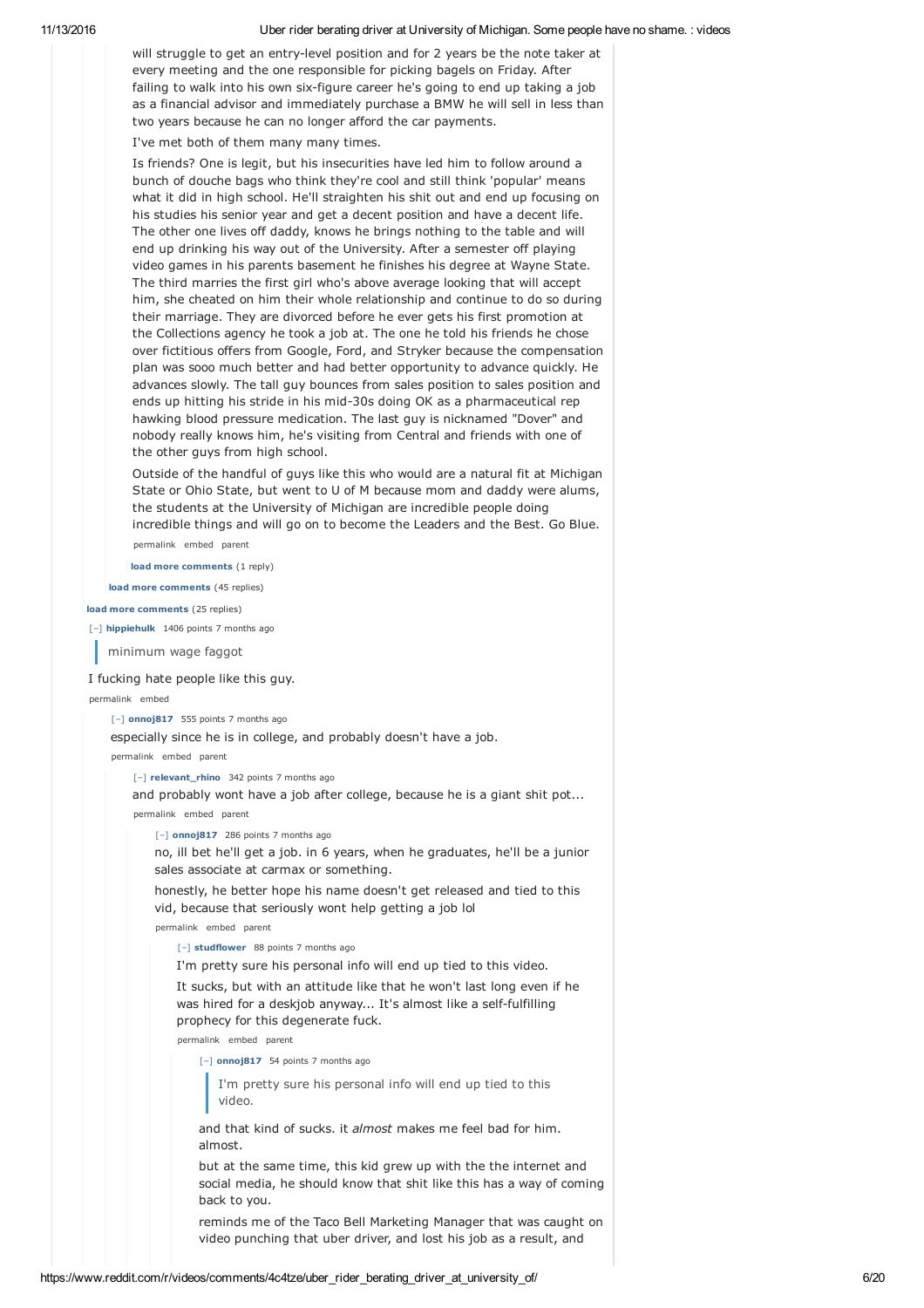| 11/13/2016 | Uber rider berating driver at University of Michigan. Some people have no shame. : videos       |  |
|------------|-------------------------------------------------------------------------------------------------|--|
|            | will probably have a tough time replacing it, one stupid move and<br>your life is all mixed up. |  |
|            | permalink embed parent                                                                          |  |
|            | [-] imjustawill 46 points 7 months ago                                                          |  |
|            | He straight up stared into the camera. Not a point of sympathy.<br>permalink embed parent       |  |
|            | load more comments (6 replies)                                                                  |  |
|            | load more comments (8 replies)                                                                  |  |
|            | load more comments (7 replies)                                                                  |  |
|            | [-] PM ME YOUR BRESTAS 110 points 7 months ago                                                  |  |
|            | He better hope the Reddit detectives are still as eep                                           |  |
|            | permalink embed parent                                                                          |  |
|            | [-] Nexus_Cannon 71 points 7 months ago                                                         |  |
|            | They'll be back, and in greater numbers.                                                        |  |
|            | permalink embed parent                                                                          |  |
|            | load more comments (2 replies)                                                                  |  |
|            | load more comments (13 replies)                                                                 |  |
|            | load more comments (19 replies)                                                                 |  |
|            | $[-]$ Gnarmac 70 points 7 months ago                                                            |  |
|            | On hell ast a speat ish in finance and male tens. Hell talk to comice                           |  |

Or he'll get a great job in finance and make tons. He'll talk to service workers this way for the rest of his life.

permalink embed parent

# [–] **helpfulsmeagol** 13 points 7 months ago

Unfortunately, you could be right. If by "he'll get a great job in finance" you mean "his uncle who owns a family business worth tens of millions gives him a job that pays six figures right out of school". Lots of east coast kids come to A2 from families worth many millions. They come here to party, pick up a degree that doesn't really matter, then run back to the welcoming arms of the family business, where they learn to turn the crank on whatever multigenerational money machine got them the \$250K that an out of state education at UM costs.

permalink embed parent

**load more comments** (1 reply)

**load more comments** (30 replies)

**load more comments** (10 replies)

**load more comments** (14 replies)

## [–] **CertainlyAnAsshole** 228 points 7 months ago

Is uber driving actually minimum wage in America? Drivers here get like \$30 an hour (aud, so like 20-25 usd i think) an hour here in Australia if they are driving during busy hours.

permalink embed parent

[–] **Unggoy\_Soldier** 1822 points 7 months ago\*

Yeah. There are evenings I go out and scrape up \$7 in an hour and a half. Deduct car depreciation/maintenance/gas and it's more like \$3.50 in that timeframe.

Here is a longwinded breakdown of the American Uber environment as I have experienced it:

It's a complete crapshoot that depends entirely on the social conditions in the town that day. Local events, contextual information (college town? is it spring break? etc), the ebb and flow of prime locations and drink specials that attract bar patrons (your typical passenger). There are nights where I made 0 dollars because I gave up on waiting for a ping. There are other nights where I made \$75 in 45 minutes on one good Surge trip where the rider tipped a 20 dollar bill afterwards (but those are blue moon events).

To give you some perspective: I drove on Saint Patrick's day and had to give up because the entire day, there was one 5-minute surge. I drove 30 minutes to the downtown with the app on, waited 5 more, and didn't get a single ping. You really never know when it's *actually* a good time to drive. Furthermore, the more other drivers think it's gonna be a good day, the more drivers show up, and you end up making *less.* For that reason many of the actual big days are completely unexpected.

**Couple that with Uber's guarantee system.** This is important. I'll use last night, Saturday night, as an example: They guaranteed \$30 to anyone who had a 90% acceptance rate and did 3 trips per hour. Now, let's break down why this is bullshit: **1)** it's \$30 *before Uber's 25% fee*, so the actual

> discussions in /r/videos X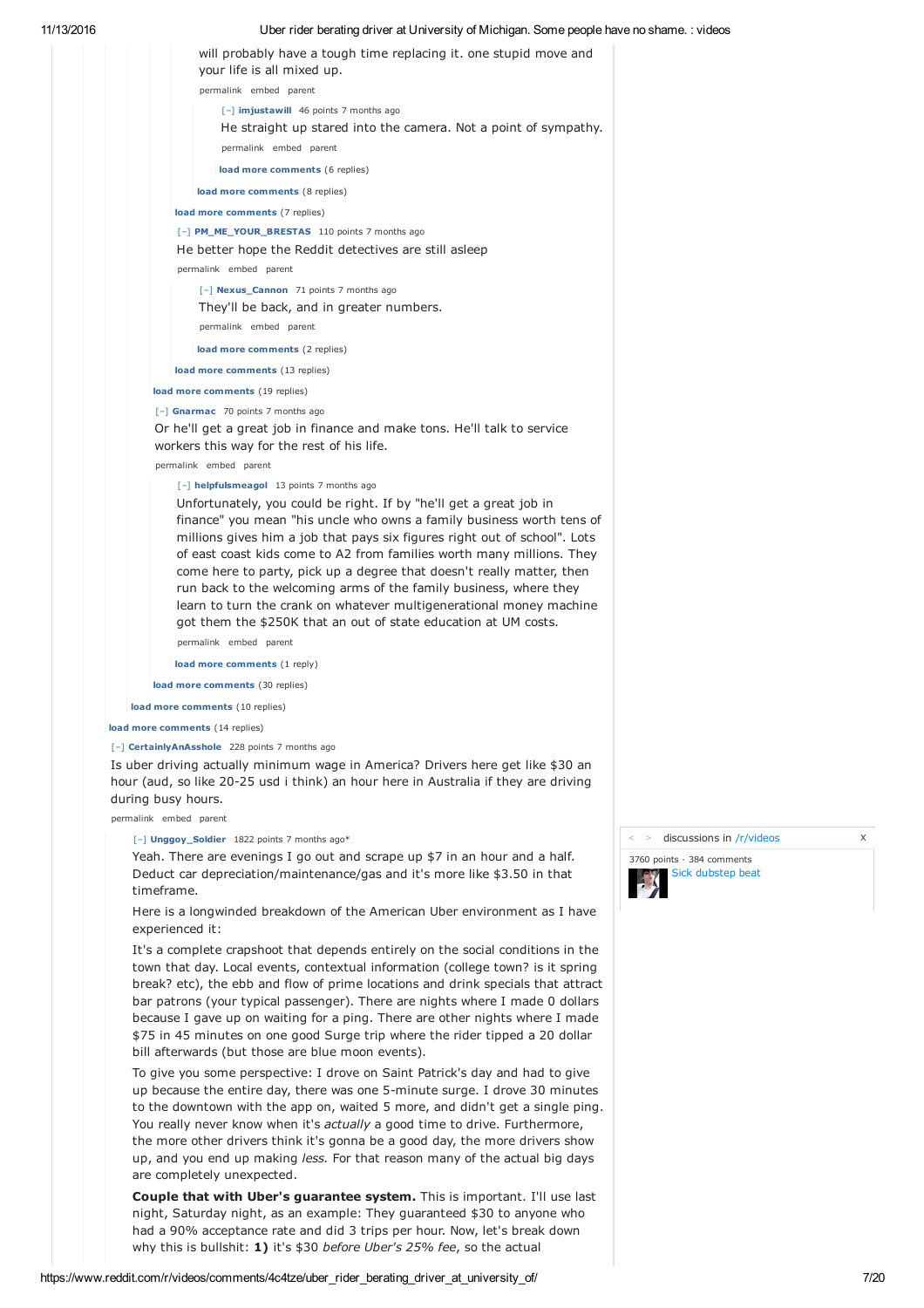guarantee amount is \$22.50. **2)** To achieve a 90% acceptance rate, you CANNOT refuse a ping that's 10-20 minutes away. **3)** The guarantee saturates the area with drivers, resulting in... **4)** ...you having to wait 5-10 minutes between getting pings at all. **5)** After driving 5-10 minutes to pick up the passenger, you end up waiting several minutes to start their trip, which will last 5-15 minutes, after which you must then drive back to a popular area for pings (another 5-10 minutes depending on your last ride). **6) How in the gondola-loving fuck is anyone going to get 3 rides completed per fucking hour???**

Here is the point: **The conditions created by the guarantee prevent you from meeting its requirements.** Secondly: **The guarantee creates a driver surplus that prevents surges from happening.** In summary: The guarantee system ensures that you can't get the guarantee amount OR surge rates, while maintaining a driver surplus that keeps rides cheap for passengers and pickup times short. Uber wins. Passenger wins. You lose.

It is utterly, absolutely, brilliantly devious masterstroke business strategy by Uber, all boxed up in a pretty little doublespeak giftwrap with a note that says "we do this because we love you and want you to profit with us." (The note lies and its author is laughing at you, if that wasn't clear).

Did I mention Uber's big convention in Las Vegas that 4800 corporate employees (but not drivers) attended on the company dime? But of course, they *had* to drastically lower drivers' rates in almost every city last year, and then increase their "booking fee".

# :^)

That said, the experience varies drastically by city and demographic. My city is heavily populated by students who only ever want to go 2-5 blocks in a very small area (lots of dead time and no-pay miles in between each one) and compose 90% of Lyft and Uber's business here. Other cities have people consistently pinging in every part of the city and taking 10 mile trips, and they're not getting ripped off by guarantees designed by Dr. Evil. In those places, business is still good. Phoenix is one of them, for example.

permalink embed parent

# [–] **CertainlyAnAsshole** 141 points 7 months ago

Thanks for the detailed reply. It makes a lot of sense now, I suppose the Uber business is decent in Australia because everything is so far apart from everything else.

permalink embed parent

# [–] **Munkii** 101 points 7 months ago

Uber works well if you're not a full time driver. If I'm heading home from work, and someone wants to get a ride with me to a similar destination, then it's easy money.

permalink embed parent

## [–] **notevenapro** 162 points 7 months ago

This is what I always thought it was supposed to be. I cannot imagine anyone who looks at UBER as anything other than a part time job. Couple nights a week to make a little extra cash.

permalink embed parent

#### [–] **WaffleFoxes** 39 points 7 months ago

We had an employee who was particularly useless. Nobody knew what he was supposed to do all day and he would generally hang out and make extra work for other people to do. But he was good friends with the CEO so what can you do?

Until one day an employee was returning from a business trip and called for an uber to bring him home.

Slacker dude rolls up. He's driving for Uber while on the clock at his real job. That's ballsy.

permalink embed parent

[–] **AcidCyborg** 21 points 7 months ago

It's all about that Double Income No Girlfriend lifestyle, man.

permalink embed parent

**load more comments** (1 reply)

[–] **aron2295** 29 points 7 months ago

Some people do it full time. Ive read news stories that at one point (Maybe it still is going on) Uber helped / helps people get financing for a car and some entrepenuers bought a fleet and hire W-2 employees to drive.

> discussions in /r/videos X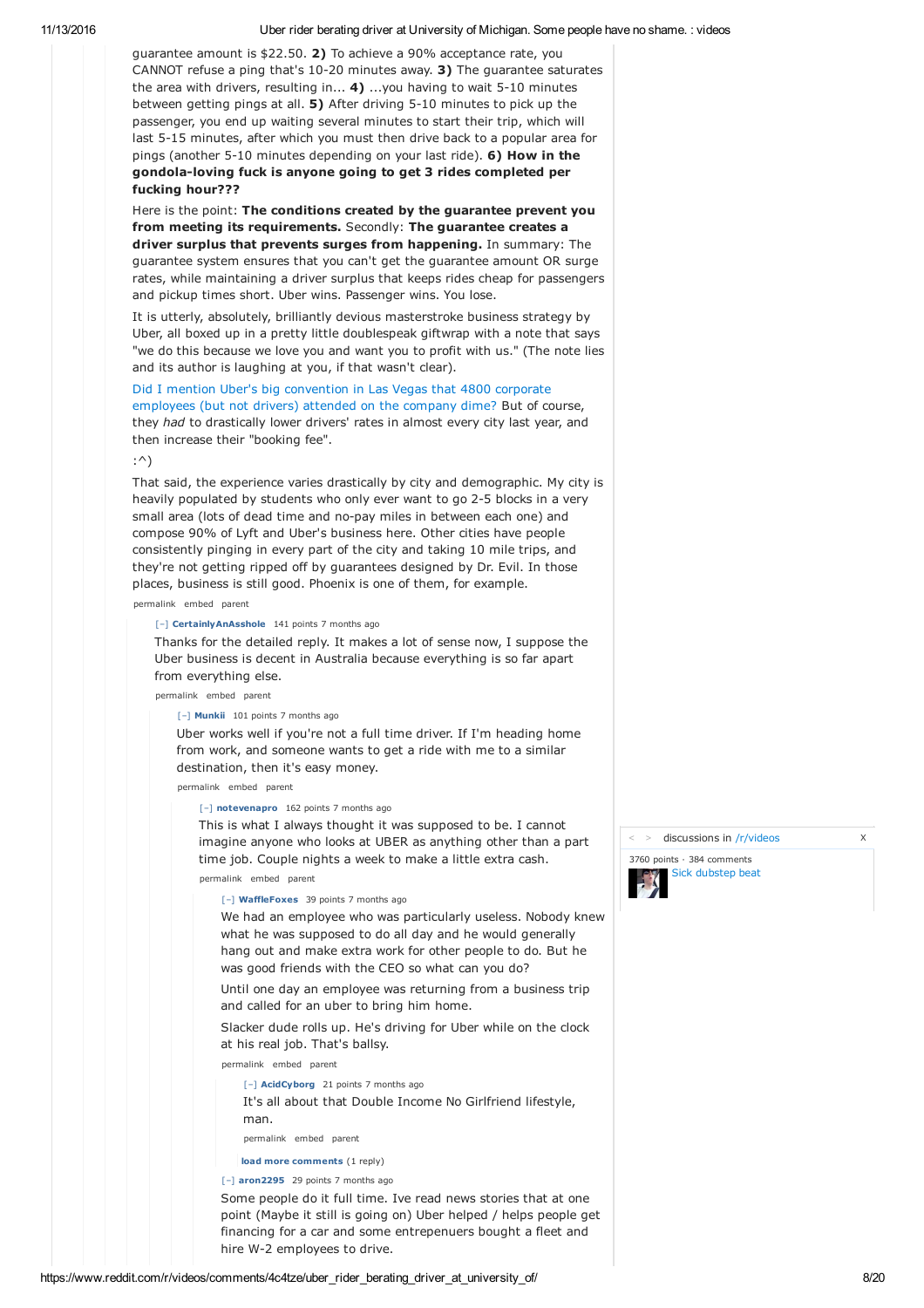# permalink embed parent

## [–] **InFunkWeTrust** 37 points 7 months ago

I talked to an Uber driver who lives/drives in SF who got a new car through Uber, from the costs it sounds basically predatory, he did not reccommend it unless you want to spend all of your free time driving just to pay for the car. permalink embed parent

[–] **disasteruss** 38 points 7 months ago\*

I mean, if you bought a brand new car for a business, it makes sense that you would drive a lot to pay it off, no? If I buy a food truck, I'm gonna anticipate being in that truck making food almost all the time initially. That's how starting a business works.

EDIT: So I did some research regarding Uber's financing model and there is definitely some predatory lending risk, but that is something that happens to lots of people taking out bad-or-no-credit loans, not exclusively those who partner with Uber. I suppose on the upside, at least this model provides you with a car AND a means to pay for that car. They also have a new leasing financing model that seems much more flexible. One would hope that before anyone BUYS A CAR, they would run the numbers to make the best financial decision for themselves.

permalink embed parent

[–] **putzarino** 38 points 7 months ago

But you aren't starting a business driving. They say you are a contractor and your own boss, but you are subject to their pricing, availability, rules, and code of conduct.

You take nearly all of the risk, while making a portion of money not proportional to the effort and risk.

permalink embed parent

#### continue this thread

**load more comments** (4 replies)

## [–] **mjfgates** 10 points 7 months ago

Uber was a noticeable fraction of the total job ads on Craigslist for a long while. "Make up to \$1500/week driving your own car!"

permalink embed parent

[–] **notevenapro** 7 points 7 months ago

Sounds like some areas are over-saturated now. I was showing someone at work the UBER app at about 10am. There were 6 cars within a mile that were available.

permalink embed parent

**load more comments** (1 reply)

# **load more comments** (21 replies)

#### [–] **RagingRudolph** 25 points 7 months ago

No. Uber drivers don't know the passenger's destination until they start the trip when the passenger gets into the car. If you're heading home and you get a ride request from nearby you cannot know if they're heading your way and chances are they are not.

permalink embed parent

**load more comments** (9 replies)

### **load more comments** (3 replies)

#### [–] **matholio** 14 points 7 months ago

I've chatted with a couple of Uber drivers in Sydney, it's not all happy days it seems. Customers expect perfect trips and a few bad ratings can smash an average and result in being kicked. Is that correct? permalink embed parent

**load more comments** (24 replies)

**load more comments** (21 replies)

[–] **24Aids37** 478 points 7 months ago

So Uber is just like any other big company and doesn't give a shit about its employees especially since you are all contractors.



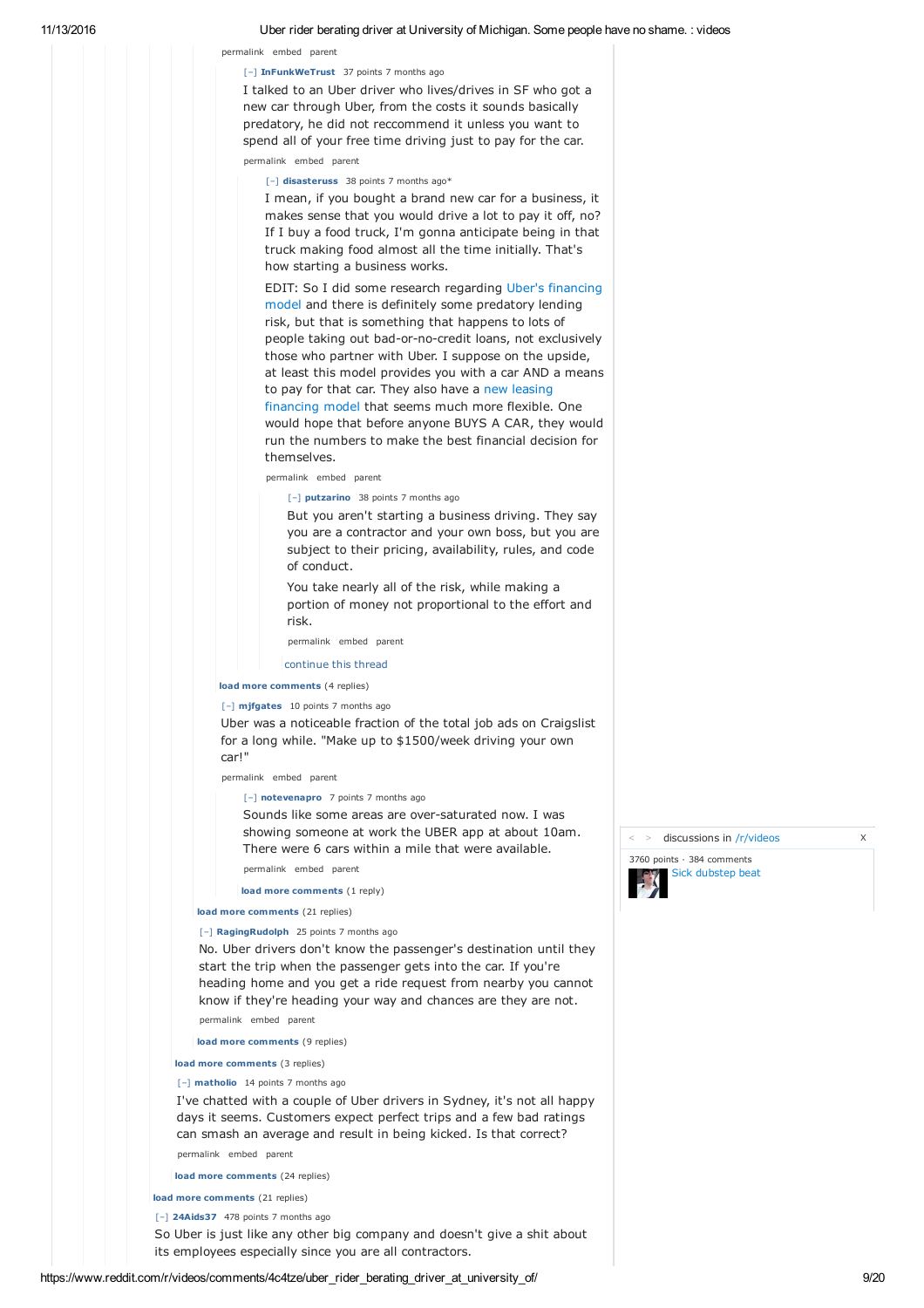# [–] **[deleted]** 484 points 7 months ago

permalink embed parent

People whine about Taxi cabs, expensive rides, and their unions not changing with the times, but this is the result of that. We're watching the entire profession devolve into minimum wage with zero protections.

permalink embed parent

# [–] **shicken684** 58 points 7 months ago

Uber is great for smaller cities with shit public transit. Whenever I went out drinking before Uber I would have to call a cab an hour or two before I actually wanted to leave the bar. If I waited until 1 am I was sitting outside the bar for 2 hours waiting for my cab. Ever since Uber popped up, I wait 10 mins, and it's about the same price or cheaper.

Edit: That said, they should treat their drivers better, and hopefully a competitor will pop up that does it better.

permalink embed parent

**load more comments** (3 replies)

[–] **24Aids37** 227 points 7 months ago

We're watching the entire profession devolve into minimum wage with zero protections.

For both consumer and worker. But hey it is using the internet and it is new therefore it is good and we should not question Uber or how they operate.

permalink embed parent

[–] **DeprestedDevelopment** 433 points 7 months ago

People wouldn't love it so much if the modern taxi industry wasn't also a huge shit pile--arguably, worse.

permalink embed parent

[–] **VROF** 250 points 7 months ago

This!!! I don't take Uber because it's cheap. I take it because in San Francisco cabs take a minimum of 40 minutes to get to the Sunset if they even show up. Uber shows up in 5. Every single time. Usually the driver is parked by Stern Grove waiting because he just dropped someone off. The cars are clean, usually have something for me to charge my phone with and my last driver tried to recruit me because she gets a \$750 bonus for each new recruit.

I will pay more just for the great service

permalink embed parent

## [–] **bg-j38** 115 points 7 months ago

Speaking of San Francisco taxis don't forget you'll likely encounter one or more of the following: smelly cab (food, cigarette smoke, weed, those are the ones I remember experiencing), "broken" credit card readers, driver trying to push his new age "psychic" religion on you, flat out refusal to take you to certain parts of the city like the Sunset, refusal to do multiple stops, aggressive dangerous driving, refusing to use a GPS and taking a roundabout route to get a higher fare.

Those are all things that I encountered in a couple years of taking taxis in San Francisco before Uber showed up. It was bad enough that if my wife and I were going out for a nice evening I'd cough up the cash for a towncar from Luxor to show up. I don't really like some of Uber's business practices, but I'll be damned if I ever get into a San Francisco taxi again.

permalink embed parent

[–] **ThatGuyMiles** 12 points 7 months ago

No one is denying that it's great for the consumer. But there is a finite number of new naive drivers you can recruit that will actually stick around. It makes me wonder how many of the drivers actually pay their own car note and insurance. In most cities you will barely make enough to make it worth your while

> discussions in /r/videos X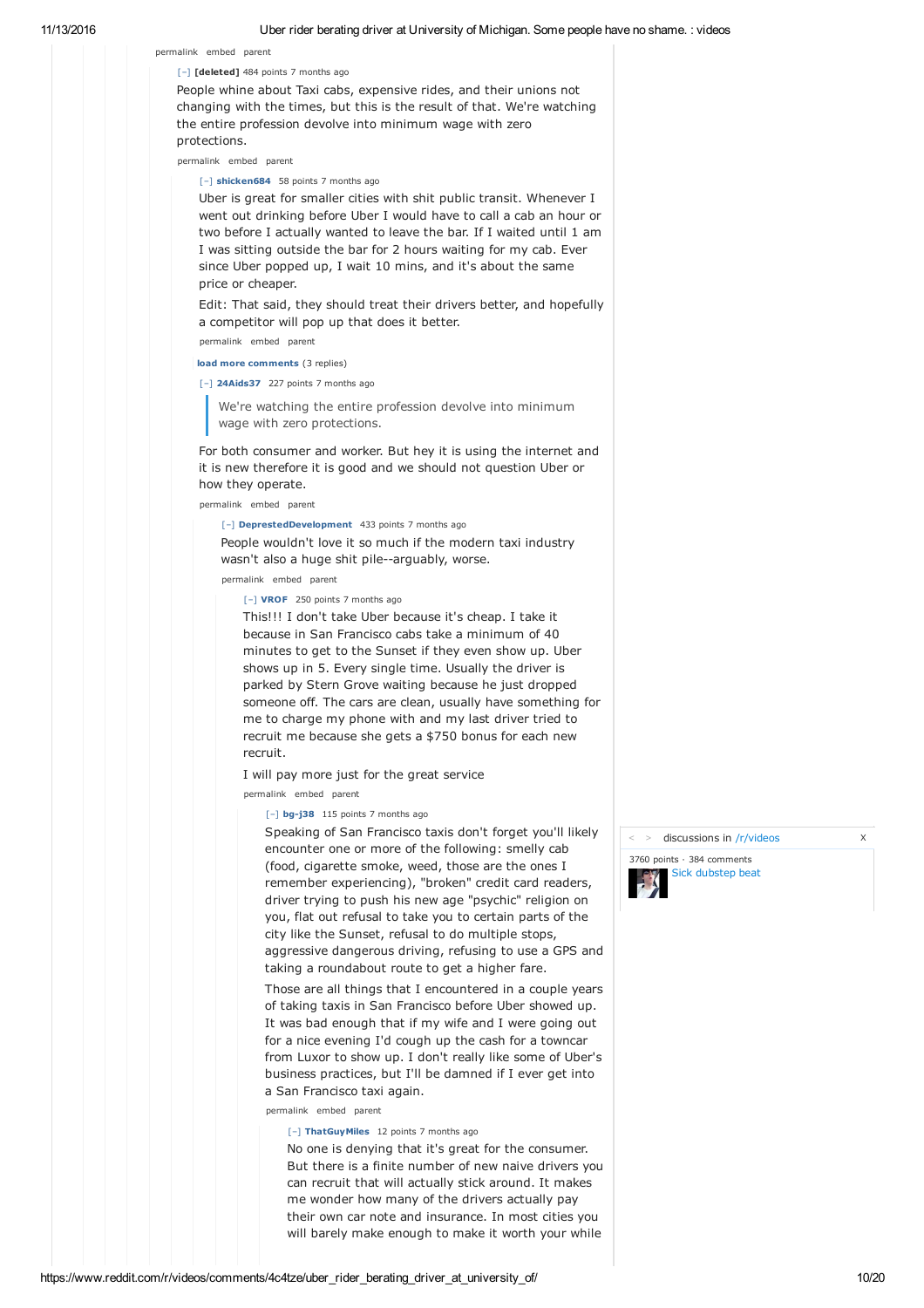## 11/13/2016 Uber rider berating driver at University of Michigan. Some people have no shame. : videos

as a driver. They can't possibly survive with this model forever. permalink embed parent

continue this thread

**load more comments** (8 replies)

[–] **questionthis** 8 points 7 months ago

my last driver tried to recruit me because she gets a \$750 bonus for each new recruit.

Furthering this corporate race to the bottom by overproducing Uber drivers and turning it all in to a pyramid scheme like ScAmWay Global

permalink embed parent

[–] **spikerman** 12 points 7 months ago

Fuck taxis they suck in LA and san fran

To go 15 miles they wanted to charge me \$150 in san fran, fuck them i rented a car for less.

In la they would take the longest ways to union station and the cars always smelt and the drivers were ass holes.

I wish i had uber back then fuck permalink embed parent

**load more comments** (17 replies)

[–] **archie42** 13 points 7 months ago

And there you have the crux of the matter. The taxi industry - largely regulated in major cities, was too fractured to respond or even to think about developing an app. In Australia, iHail has finally been released, which shows the nearest car of all networks in the city, does credit card etc and hopefully is marketed with the safe, legal angle permalink embed parent

**load more comments** (3 replies)

**load more comments** (8 replies)

**load more comments** (78 replies)

[–] **Triptolemu5** 16 points 7 months ago

People whine about Taxi cabs, expensive rides, and their unions not changing with the times,

Because waiting 45 minutes and paying \$60 to go 6 miles is totally acceptable, right?

People whine about comcast too, but it doesn't automatically mean they wouldn't be better served by google fiber.

permalink embed parent

**load more comments** (8 replies)

#### [–] **LaksativBhozo** 57 points 7 months ago

Two years ago after picking me up from a fancy address (not mine) I had a Taxi driver confide in me how he's disappointed with his clientele these days and how it isn't like 15 years ago when only "people of quality" could afford his service.

Another time, a Taxi picked me up near the main train station and figuring me for a tourist decided to take a scenic route 3x as long. All that joy for 2x the price of Uber (little less now). Taxi drivers in my city are colossal douchebags.

permalink embed parent

#### [–] **ciestaconquistador** 30 points 7 months ago

I had a cab driver explain that you can report "scenic route" drivers to the company and they may get fired for that. If you know the best route, tell them.

permalink embed parent

[–] **Mahhrat** 6 points 7 months ago

Absolutely you can (and I have done, including on my fellow cabbies back when I drove for a short while).

I also have cracks at the dodgy ones that pick me up and want to take a different route from my house into the city. It's one road mate, don't be a fucking douche.

permalink embed parent





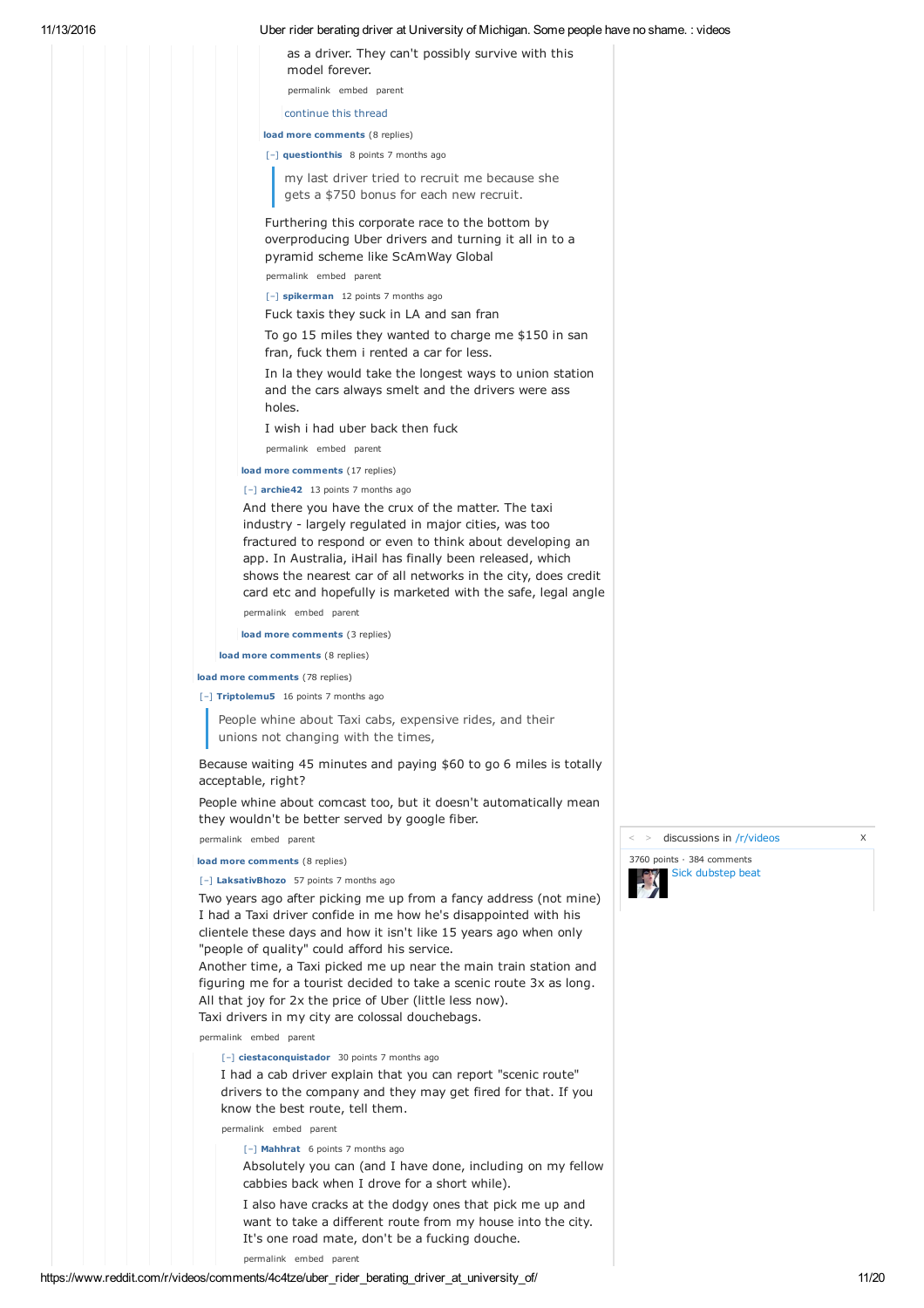**load more comments** (12 replies) [–] **hey\_ross** 20 points 7 months ago On a longer timescale (10 years), that entire profession will be gone with automated driving cars. Ubers stated goal is to eliminate the driver and move to all robot cars. permalink embed parent

**load more comments** (13 replies)

**load more comments** (38 replies)

## [–] **dccorona** 30 points 7 months ago

They do give a shit about their *actual* employees. They don't really seem to give a shit about their drivers (contractors), though. I think it partly stems from their "vision" for the company, which includes drivers as simply a means to an end, something to be replaced by selfdriving cars as soon as possible (which isn't in and of itself a bad goal), and from the SV mentality of "disrupting" existing industry. Taxi companies and everyone associated with them are bad and old and lazy, and Uber is coming in and making everything great with their superior technology. That mentality allows you to shrug off objections to your business model as the whining of a dying industry.

Uber is doing some awesome work to improve things for their customers. I would love to see them start viewing their drivers as their customers too. I don't think the driver has to lose for Uber to win, or for the customer to win. I believe it's possible to create an environment where the rider, the driver, and Uber all end up better off than with a traditional taxi service...it's all a matter of focusing on making that happen, and right now they're not doing that.

permalink embed parent

**load more comments** (6 replies)

**load more comments** (27 replies)

[–] **xXFluttershy420Xx** 69 points 7 months ago

why are you driving uber?

permalink embed parent

[–] **Unggoy\_Soldier** 32 points 7 months ago

For all my whining and the bad days, it still pays. And I never get directly screwed out of "hours" because there's no schedule.

permalink embed parent

**load more comments** (15 replies)

**load more comments** (2 replies)

[–] **EurekaNathan** 16 points 7 months ago

My uber driver last night claimed he makes 120k/year driving uber. I assumed it was bullshit right

permalink embed parent

**load more comments** (21 replies)

[–] **mgdandme** 12 points 7 months ago Who gets an uber for a 2 block trip, lol???

permalink embed parent

[–] **Unggoy\_Soldier** 17 points 7 months ago

U of A students. Women wearing high heels, especially.

I actually picked up four people and drove them 500 feet down the same road, once.

permalink embed parent

[–] **OhSoSavvy** 10 points 7 months ago

This happens in Tempe a lot too. Me and my friends take 4 block ubers to and from Mill Ave or Old Town all the time. A lot of times the drivers will complain about it

permalink embed parent

**load more comments** (8 replies)

**load more comments** (2 replies)

**load more comments** (3 replies)

[–] **ericl666** 12 points 7 months ago

Lyft seems to offer a much better system with hourly guarantees, to make it actually worth their drivers time: https://help.lyft.com/hc/enus/articles/214218157-Average-Hourly-Guarantees

permalink embed parent

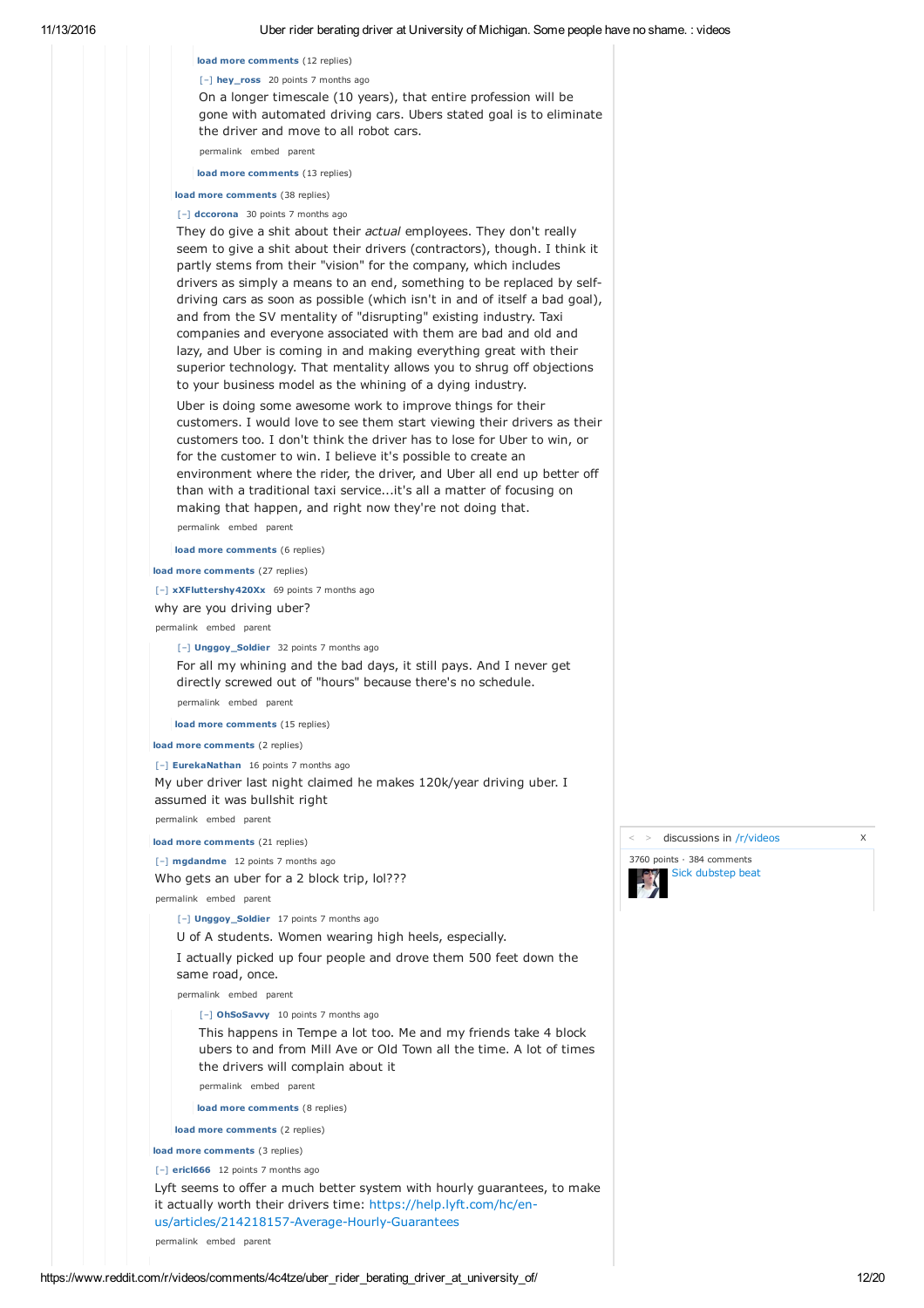| oba Tida ba'ding anyar at Only a any or monigan. Como poopio na                                                                                                                                                                                    |
|----------------------------------------------------------------------------------------------------------------------------------------------------------------------------------------------------------------------------------------------------|
| load more comments (1 reply)                                                                                                                                                                                                                       |
| load more comments (181 replies)                                                                                                                                                                                                                   |
| $[-]$ Gnarmac 6 points 7 months ago                                                                                                                                                                                                                |
| Depends on the city. In some markets it's worthwhile for drivers but mostly<br>they're earning very little after fuel is factored in.                                                                                                              |
| permalink embed parent                                                                                                                                                                                                                             |
| load more comments (8 replies)                                                                                                                                                                                                                     |
| load more comments (14 replies)                                                                                                                                                                                                                    |
| [-] alpacafarts 166 points 7 months ago                                                                                                                                                                                                            |
| Anyone else thinks he looks like the adult version of that rat kid from Recess?                                                                                                                                                                    |
| http://imgur.com/Opg6dss                                                                                                                                                                                                                           |
| permalink embed                                                                                                                                                                                                                                    |
| [-] TheGeekVault 21 points 7 months ago                                                                                                                                                                                                            |
| fuckin Randal!                                                                                                                                                                                                                                     |
| permalink embed parent                                                                                                                                                                                                                             |
| [-] SamHarrisRocks 13 points 7 months ago                                                                                                                                                                                                          |
| LOL. He looks exactly like him!                                                                                                                                                                                                                    |
| permalink embed parent                                                                                                                                                                                                                             |
| load more comments (6 replies)                                                                                                                                                                                                                     |
| [-] Nerdfighter45 500 points 7 months ago                                                                                                                                                                                                          |
| Jesus As an Uber driver, those types of people are my worst nightmare. I'm<br>fortunate to say my small college town has had zero people like that. Even the really<br>drunk freshman/sonhomores seem to control themselves at least a little bit. |

#### permalink embed

# [–] **Unggoy\_Soldier** 937 points 7 months ago\*

Tucson's University of Arizona students are pondscum. Every time I have U of A students in my car I have to struggle to endure the blithe, petty, condescending, entitled, materialistic attitudes of these overgrown, rabbit-fucking, alcoholic 10th graders. I've never seen such intensely concentrated conceit and hedonism from anyone else in my entire life. They're so bad that I almost feel like I'd be punished in the afterlife for ever providing them service. I would honestly (hand over my fucking heart here) rather drive the numerous Tucsonian methheads around for the rest of my driving "career", than ever have to lay eyes on another U of A frat boy or sorority girl, or listen to how daddy is unknowingly paying for their little princess's coke habit (along with the rest of their ultra-classy college experience living in an alcohol-fueled STI commune). All of which they openly speak of, like I'm a driver-shaped cardboard cutout and not actually present in the vehicle, since the only thing U of A students know how to talk about is alcohol, what drugs they're currently on, and hooking up. If you **ever** steer the conversation away from one of those three topics, the moment they become lost and unable to contribute is actually audible to the human ear. It manifests as "oh, that's cool..." followed by a merciful 20-second span of dead silence as they struggle to come up with a relevant life experience that doesn't pertain to snorting coke or contracting chlamydia.

But I guess that's what happens when your entire student body is composed of the spoiled children of rich Southern Californians. *They even talk like Orange County stereotypes.* COME ON.

# **(except the Chinese students, I only ever pick them up from study groups and they're awesome)**

tl;dr me too thanks but not really

permalink embed parent

[–] **ChanceMan** 35 points 7 months ago

Damn, that read like Rorshach drove for Uber.

"The accumulated filth of all their sex and drug use will foam up about their waists and all the whores and frat bros will look up and shout "Drive us!"... and I'll whisper "no."

permalink embed parent

[–] **ArmyTiger** 216 points 7 months ago

Quality rant. A+, 10/10, would upvote again.

permalink embed parent

**load more comments** (3 replies)

[–] **judgebread** 49 points 7 months ago

So...go Sun Devils?

permalink embed parent

**load more comments** (6 replies)

> discussions in /r/videos X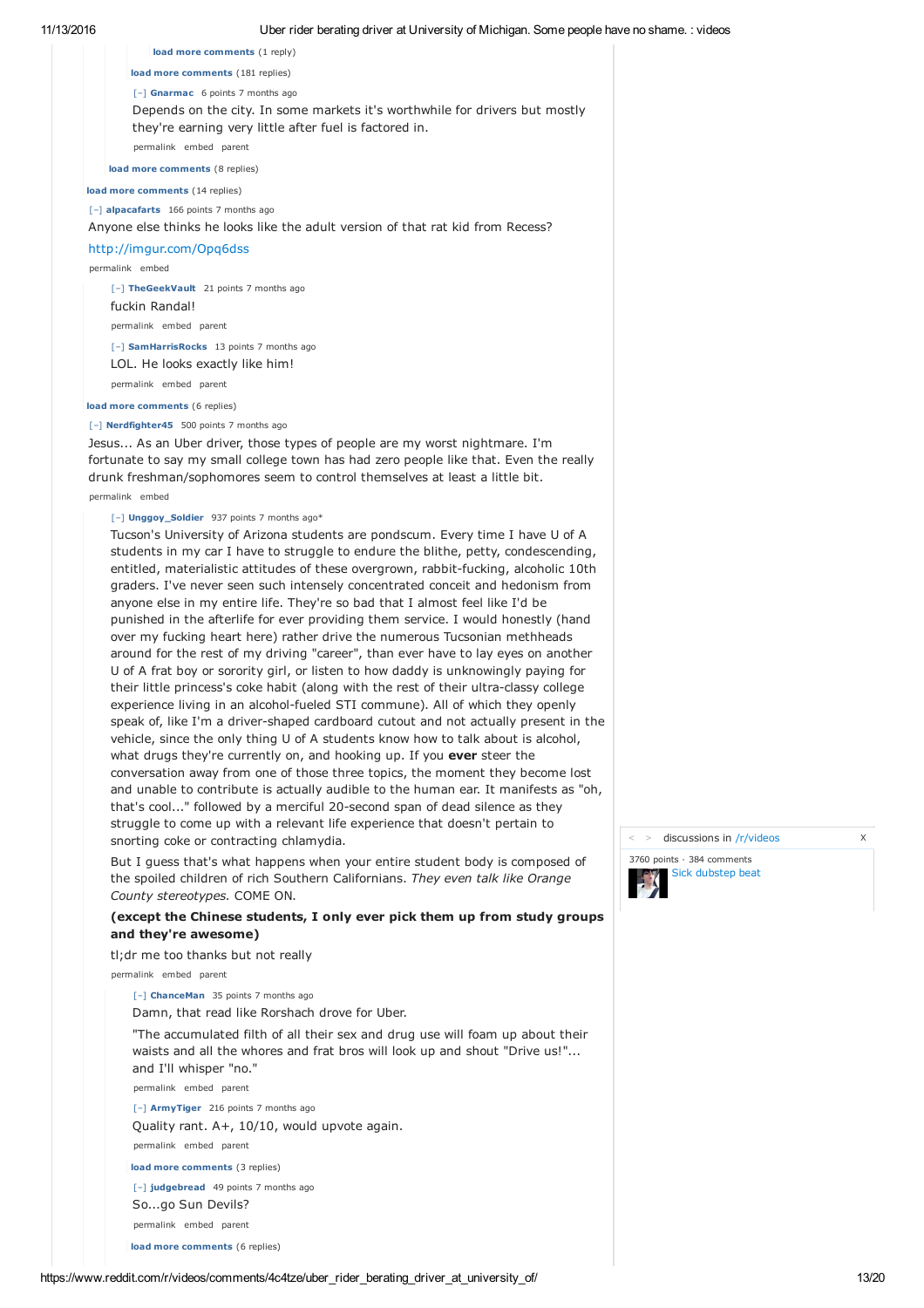

**load more comments** (2 replies)

[+] *[deleted] 7 months ago (57 children)*

[–] **Advorange** 514 points 7 months ago

> discussions in /r/videos X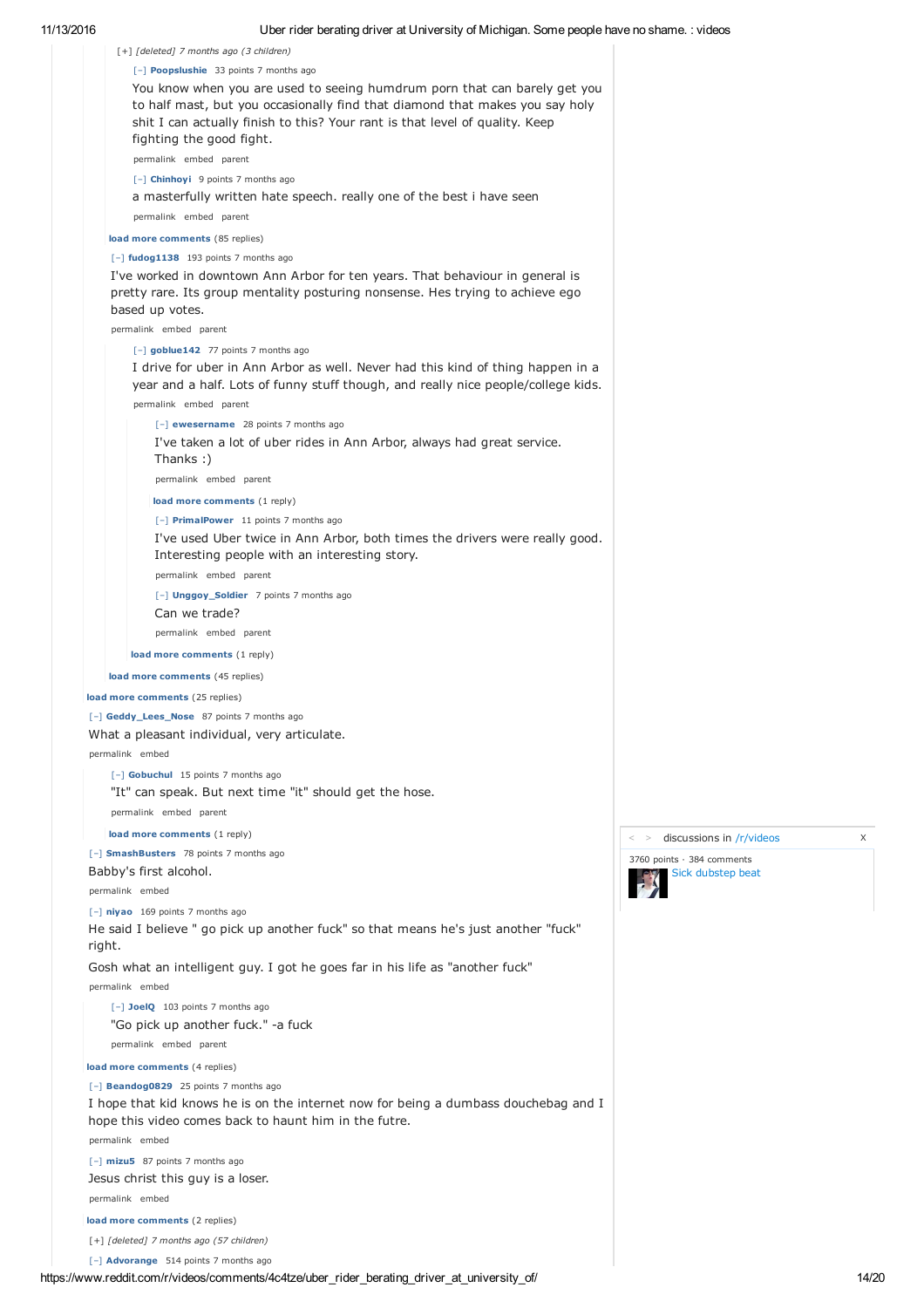11/13/2016 Uber rider berating driver at University of Michigan. Some people have no shame. : videos [–] **Advorange** 514 points 7 months ago One of the person who submitted the video's comments is only this: Dean of students, FBI, Ann Arbor police, State Police, news station in New York and San Francisco, LGBT of Southern Michigan. What exactly is this guy hoping this comment is going to do? That's not going to notify those groups if you only post it in a comment... permalink embed [–] **airborne\_dildo** 532 points 7 months ago don't look to youtube comments for logical thought. permalink embed parent [–] **\_KKK\_** 325 points 7 months ago Oh. *cancels plans for Sunday afternoon* permalink embed parent [–] **shigllgetcha** 102 points 7 months ago Dear mother, I have been informed this very morning that I have been wasting my life on my YouTube comments studies permalink embed parent [–] **edster2003** 32 points 7 months ago Tomorrow we ride for Saratoga. Tell Pa to stay off Reddit. Sincerely, BigTittyBitches666 permalink embed parent [–] **grace\_c** 29 points 7 months ago Dear Mother I imagined that in Buster Bluth's voice permalink embed parent **load more comments** (1 reply) **load more comments** (1 reply) **load more comments** (11 replies) **load more comments** (4 replies) [+] *[deleted] 7 months ago\* (10 children)* [–] **ImranRashid** 147 points 7 months ago Uber driver who recorded this, the obstetrician who delivered me, Randy Marsh's Scandinavian doppleganger, Snuffleupagus permalink embed parent **load more comments** (15 replies) [–] **richardjohn** 86 points 7 months ago I don't know what your point is - I'm a lesbian in Southern Michigan and I got an SMS as soon as he posted that comment. permalink embed parent [–] **BuyThisVacuum1** 15 points 7 months ago Well I'm a middle aged white male in the Midwest and I woke up with a dollar under my pillow. permalink embed parent **load more comments** (1 reply) [–] **TheCodexx** 64 points 7 months ago Dean of students Maybe FBI

Not in their jurisdiction

Ann Arbor Police

Probably not even a legal matter

State Police

Also may or may not have jurisdiction, and not a legal matter.

News Stations

Yes, okay.

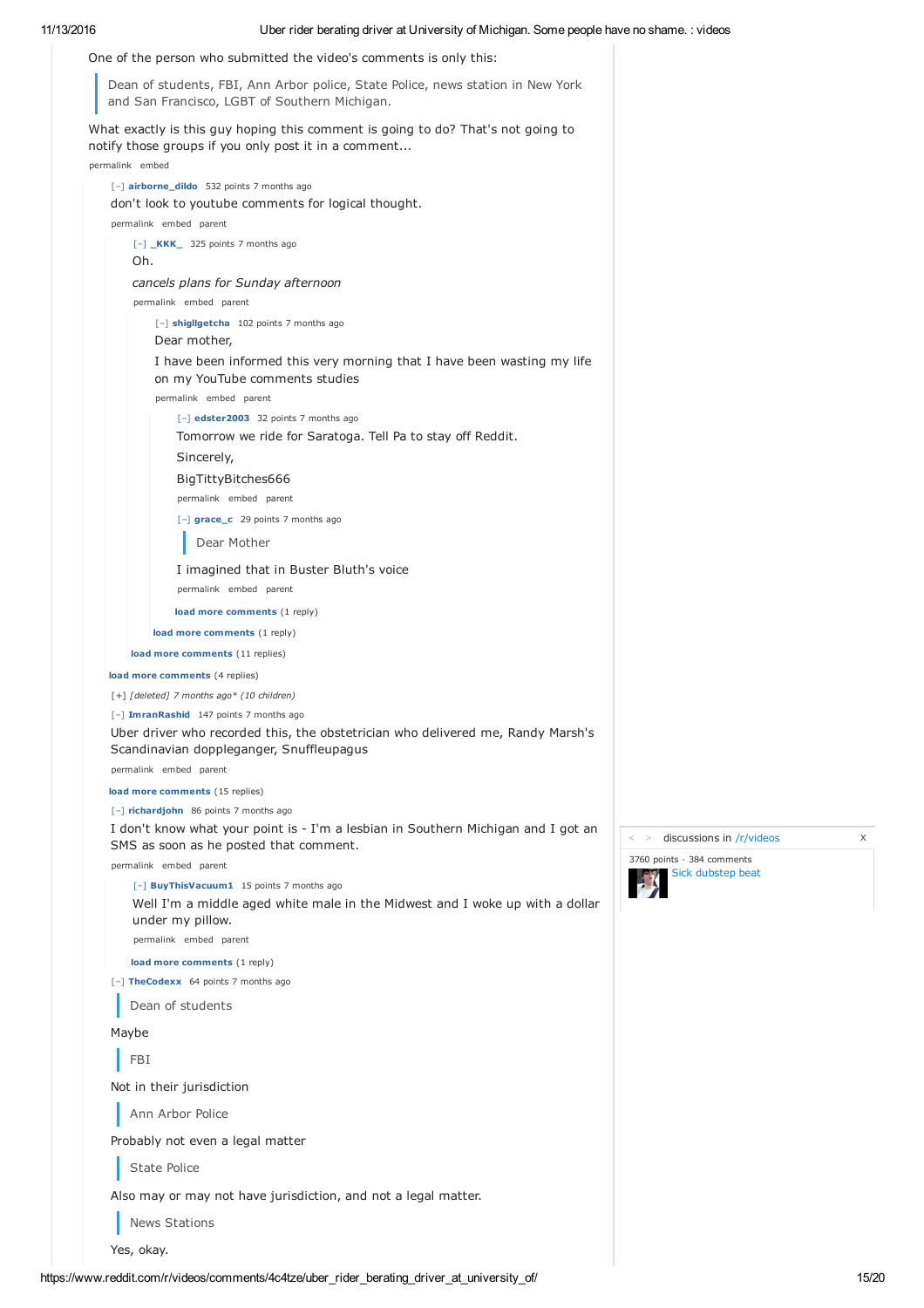

than the help. permalink embed

[–] **crayfordo151** 16 points 7 months ago

made me realize that they were raised like that. This Uber driver is nothing more

> discussions in /r/videos X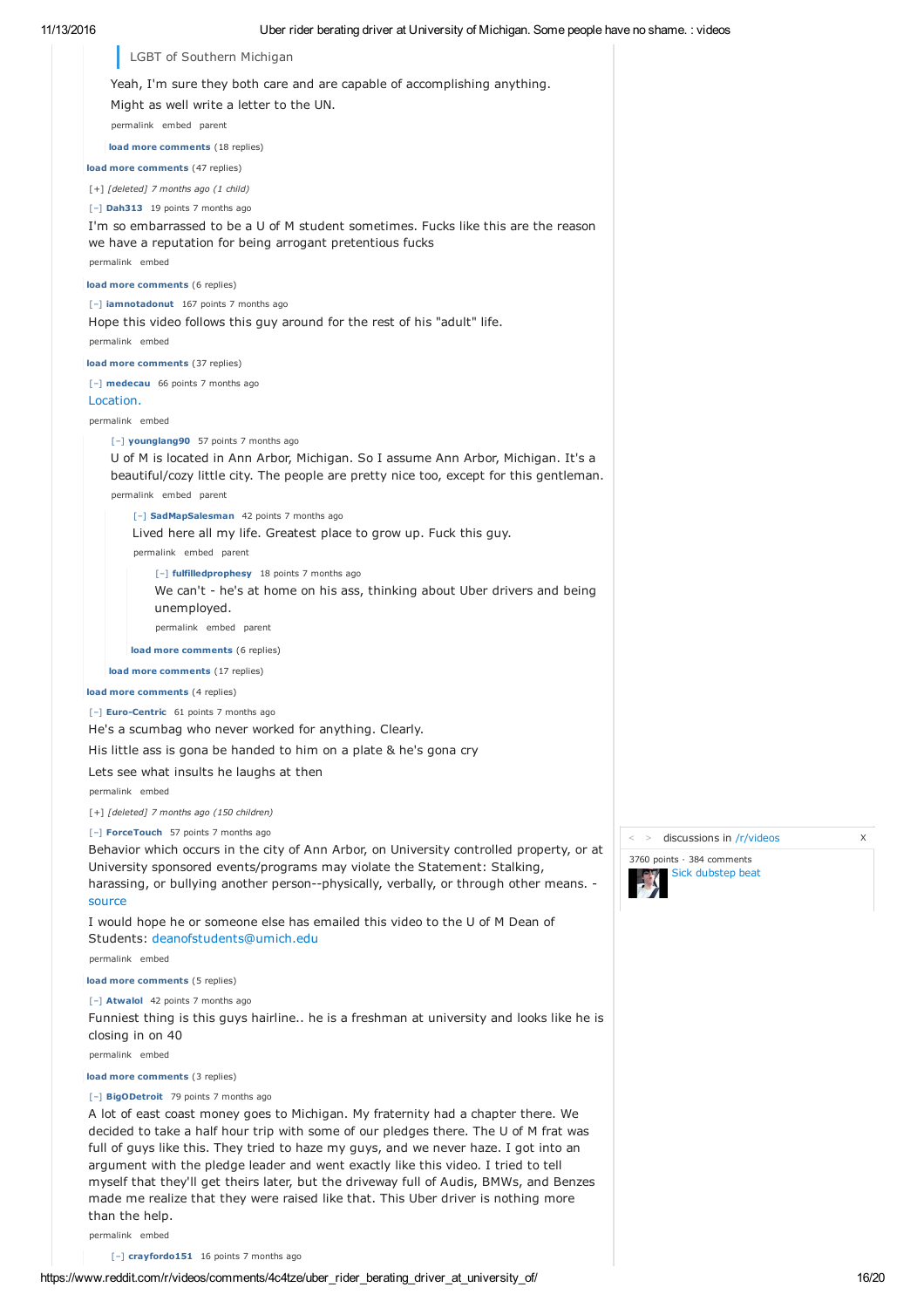11/13/2016 Uber rider berating driver at University of Michigan. Some people have no shame. : videos As someone who went to Michigan, I could not stand Greek life on our campus. I know there's a ton of good people in it, but all of my experiences with it and with frat bros were so negative. Stories like this one and videos like OP's only reinforce my views. Every frat bro I've met on campus is just so incredibly douchey and entitled. permalink embed parent **load more comments** (5 replies) **load more comments** (18 replies) [–] **g00dj0b** 95 points 7 months ago A lot at play here. 1. Uber driver kicked them out (not saying he was wrong in doing so) 2. Shit clearly escalated after that but before video started 3. The talker isn't intoxicated (doesn't appear that way) which makes this super sad 4. None of his 10 friends say a word to shut him up, sounds like he's he ring leader of the shit brigade 5. At some point, probably within 5 years, the shit talker is going to seriously regret this video (assuming he's not inheriting 5 billion from his family permalink embed [–] **[deleted]** 31 points 7 months ago It does sound a bit like Wealthy Parent Syndrome. permalink embed parent **load more comments** (1 reply) **load more comments** (12 replies) [–] **clonn** 27 points 7 months ago Über punchable face. permalink embed [–] **geethanksprofessor** 80 points 7 months ago I've heard that in Japan and other places, a janitor, cook, or clerk gets as much respect as a principal or an executive because the honor isn't in their position, but whether and how well they do it. I think we need to adopt a similar attitude. I'm not sure about the backstory here, but whatever it is, the aggressor's default seems to be attacking this person's class and station. It's demeaning at a deep level. permalink embed [–] **Pocketasces** 30 points 7 months ago It's true that they are highly respected because people actually understand that somebody has to do these jobs, it would be ridiculous to discourage them permalink embed parent **load more comments** (2 replies) [–] **xXFluttershy420Xx** 28 points 7 months ago no you dont get the same amount of respect, they dont treat people like shit if they work menial jobs and there isnt as much stigma like youre wasting your life working those jobs but you arent revered as a doctor etc permalink embed parent **load more comments** (1 reply)

**load more comments** (18 replies)

[–] **TinCanCynic** 250 points 7 months ago\*

This is a perfect example of my long held belief that everyone needs one really serious ass whooping in their life. It teaches them that talking shit is dangerous and the memory of that time someone took your ass apart and the subsequent pain will always temper your mouth. The guy in this video has yet to have that ass whopping.

EDIT: I'm not talking about a beating that handicaps you or whatever. I'm talking about a good old fashioned fist fight where you get hurt badly enough to learn that money, power, whatever won't protect you if you let your mouth run wild. For those saying his father may have been alcoholic and beat him blah blah blah... Cunts like this don't come from broken homes. They come from pampered homes where they think that the world revolves around them. When I was a young sailor hanging out in college towns I met plenty of these guys, and yes, I beat the shit out of some of them. I also graduated boot camp thinking I was invincible and got my ass beat too. I'll never forget it. It's a good lesson to learn.

permalink embed

[–] **arseiam** 114 points 7 months ago

long held belief that everyone needs one really serious ass whooping in their life.

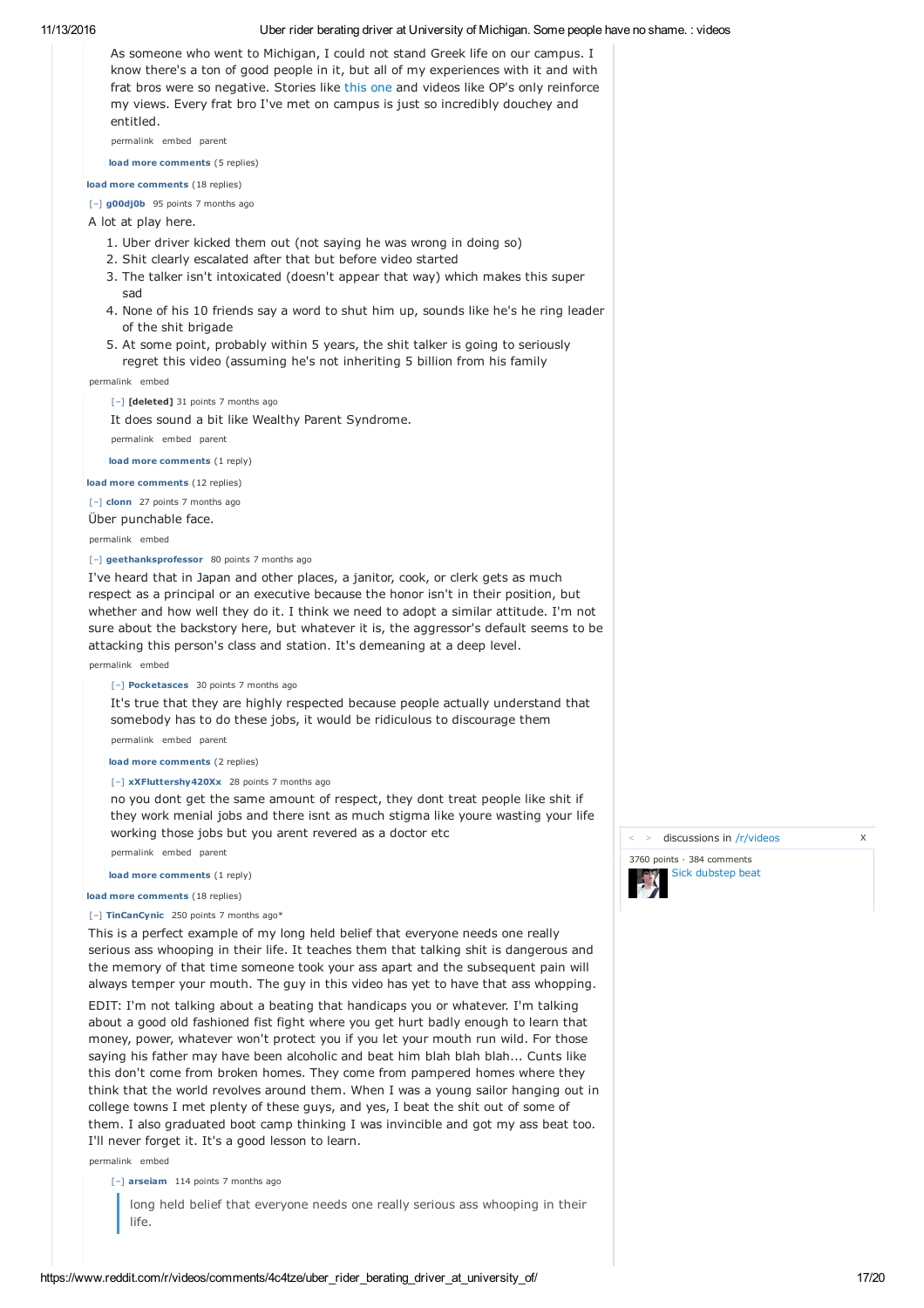| 11/13/2016 | Uber rider berating driver at University of Michigan. Some people have no shame. : videos                                                                                                                                                                             |                            |
|------------|-----------------------------------------------------------------------------------------------------------------------------------------------------------------------------------------------------------------------------------------------------------------------|----------------------------|
|            | Most people work this shit out without being a douche. I think you mean 'every<br><b>douche</b> needs one really serious ass whooping' but I think that's a pretty<br>universal thought.                                                                              |                            |
|            | permalink embed parent                                                                                                                                                                                                                                                |                            |
|            | [-] uhh_huhh 36 points 7 months ago*                                                                                                                                                                                                                                  |                            |
|            | Yeah, I never got an ass whooping, and I treat people with respect. However,<br>the fear of a potential ass whooping played a big role in that.                                                                                                                       |                            |
|            | permalink embed parent                                                                                                                                                                                                                                                |                            |
|            | load more comments (3 replies)                                                                                                                                                                                                                                        |                            |
|            | load more comments (12 replies)                                                                                                                                                                                                                                       |                            |
|            | [-] happy_folk 32 points 7 months ago<br>I dunno. There's plenty of people who have had their ass beaten often (shitty<br>dads, abusive families, bullies, etc) and are scum of the earth because of it. Most<br>people are decent and have never had their ass beat. |                            |
|            | I think instead of saying "everyone should get their ass beat once in their lives" it<br>should be "everyone should have a solid upbringing where they're taught by<br>example not to be a fucking dickhead."                                                         |                            |
|            | permalink embed parent                                                                                                                                                                                                                                                |                            |
|            | load more comments (3 replies)                                                                                                                                                                                                                                        |                            |
|            | load more comments (41 replies)                                                                                                                                                                                                                                       |                            |
|            | [-] Green_Ape 55 points 7 months ago<br>As a pregnant woman, it is honestly my worst nightmare that my son will turn out to<br>be some kind of lazy, rude, entitled fuck like this kid.                                                                               |                            |
|            | permalink embed                                                                                                                                                                                                                                                       |                            |
|            | [-] PM_YOUR_BLUEWAFFLES 27 points 7 months ago                                                                                                                                                                                                                        |                            |
|            | The fact that you are concerned about that almost certainly guarantees that won't<br>be the case.                                                                                                                                                                     |                            |
|            | permalink embed parent                                                                                                                                                                                                                                                |                            |
|            | load more comments (2 replies)                                                                                                                                                                                                                                        |                            |
|            | load more comments (14 replies)                                                                                                                                                                                                                                       |                            |
|            | [-] afarinelli 17 points 7 months ago*<br>Uber needs a better system for disputing claims on both sides.                                                                                                                                                              |                            |
|            | I was considering dribing for them but my friends who drive quit because a guy like<br>in the video would wreck their ratings or file false claims. There's nothing the driver<br>can do uber doesn't give a shit about them.                                         |                            |
|            | Then as a rider ive had terrible drivers who gave me a bad rating as a passenger<br>because i called them on their shit driving and theres nothing i can do about that<br>either.                                                                                     |                            |
|            | A vacation to miami dropped my rating from a 5 to a 4 because the drivers were<br>terrible and didnt speak any english.                                                                                                                                               |                            |
|            | permalink embed                                                                                                                                                                                                                                                       |                            |
|            | load more comments (9 replies)                                                                                                                                                                                                                                        | discussions in /r/v        |
|            | [-] tankertodd 18 points 7 months ago                                                                                                                                                                                                                                 | 3760 points · 384 comments |
|            | Well this guy's life is about to change                                                                                                                                                                                                                               | Sick dubstep bea           |
|            | permalink embed                                                                                                                                                                                                                                                       |                            |
|            | load more comments (1 reply)                                                                                                                                                                                                                                          |                            |
|            | [-] Venican 9 points 7 months ago<br>Well this video won't go away soon. It's happening, http://i.imgur.com/NLQxq2x.png                                                                                                                                               |                            |
|            | permalink embed                                                                                                                                                                                                                                                       |                            |
|            | [-] chiwebdevjsx 9 points 7 months ago                                                                                                                                                                                                                                |                            |
|            | If someone wanted to submit this video, the kid is breaking multiple UM student code<br>of conduct rules. https://oscr.umich.edu/statement<br>permalink embed                                                                                                         |                            |
|            | [-] zzz3737 23 points 7 months ago                                                                                                                                                                                                                                    |                            |
|            | Just came here to say that I live in Ann Arbor, and go to school. Some people saying                                                                                                                                                                                  |                            |

Just came here to say that I live in Ann Arbor, and go to school. Some people saying its uncommon to run into people like this are very wrong and most likely don't go out a lot. During the school year the majority of students, not just the frat kids, actually act like this. Especially at bars, clubs, and events. That being said, a majority of them are from New York and New Jersey, not trying to call those places out, just saying most of them are from the east coast. It's act silly a bigger issue than most think, one of my friends graduated a year ago and was offered a very good job in Ann Arbor and just couldn't stay because he was tired of interacting with these type of kids when he went out. But then again I'm sure a lot of cities have this problem.

permalink embed

[–] **ianrara** 8 points 7 months ago



 $>$  discussions in /r/videos  $\times$ 

Sick dubstep beat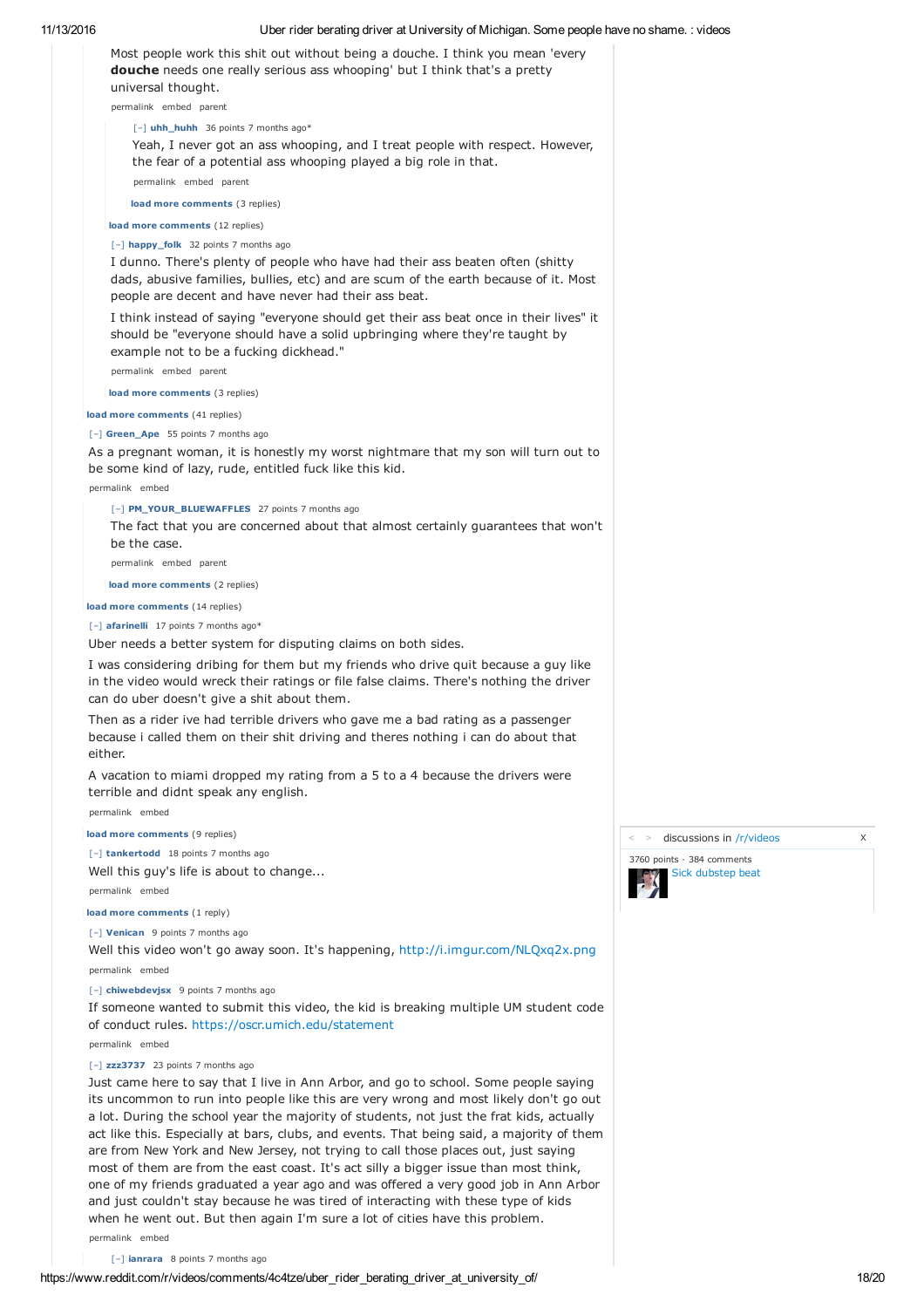

As a student at the University of Michigan, I got to say that there are a lot of students who come from extremely wealthy backgrounds and simply feel entitled to everything. They don't know how to be decent human beings because they never needed to be. Of course, this isn't how the university portrays itself and it isn't always like this, but I do sincerely apologize for my peer's dumb ass.

[–] **Chronadian** 6 points 7 months ago Spot the rich kid that lives off daddys money

permalink embed

permalink embed

[–] **BoiledPNutz** 19 points 7 months ago

I can't wait until a local news outlet tracks him down and he's forever having a hard time finding meaningful employment

permalink embed

> discussions in /r/videos X